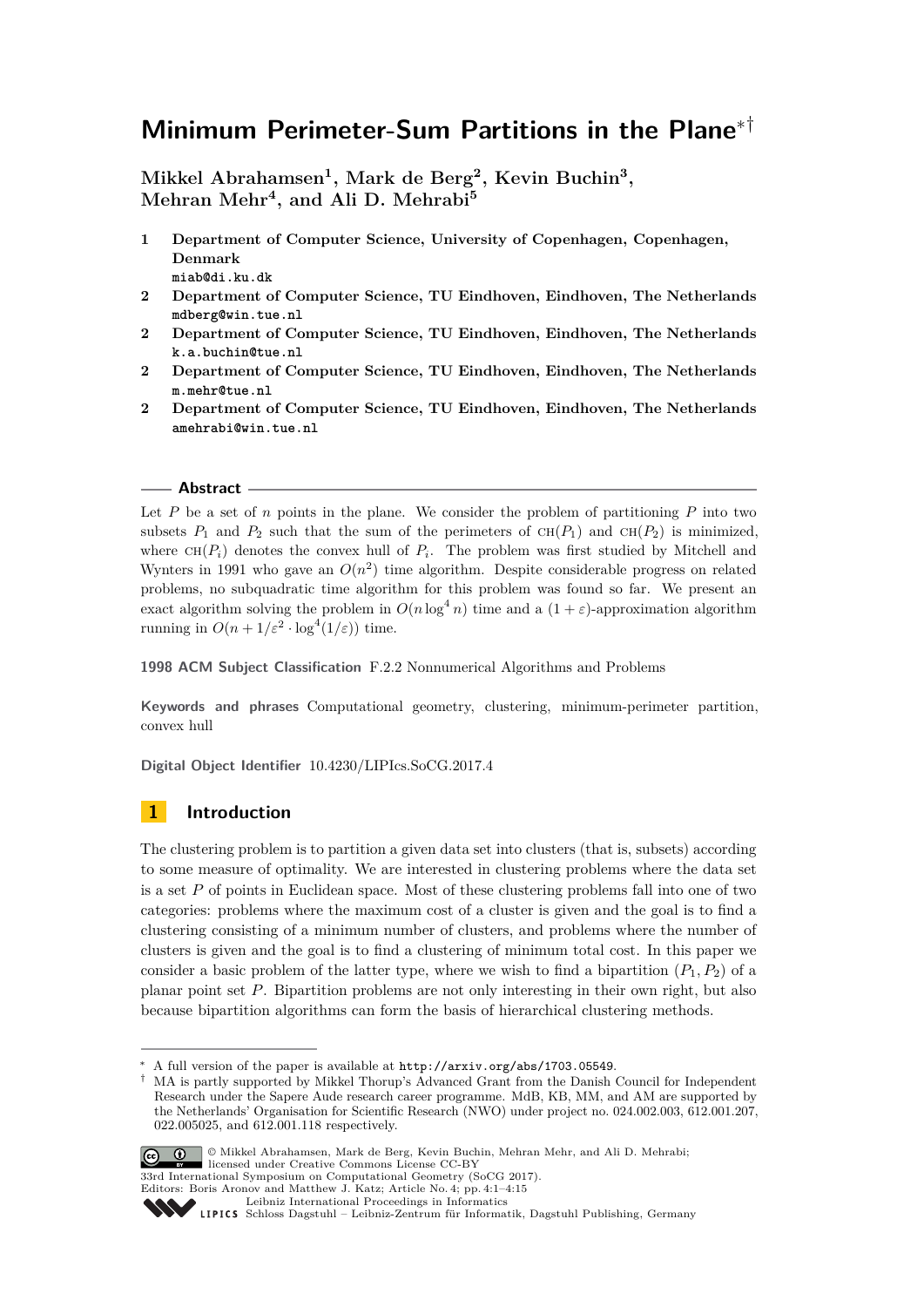# **4:2 Minimum Perimeter-Sum Partitions in the Plane**

There are many possible variants of the bipartition problem on planar point sets, which differ in how the cost of a clustering is defined. A variant that received a lot of attention is the 2-center problem [\[8,](#page-14-1) [11,](#page-14-2) [12,](#page-14-3) [15,](#page-14-4) [20\]](#page-14-5), where the cost of a partition  $(P_1, P_2)$  of the given point set *P* is defined as the maximum of the radii of the smallest enclosing disks of *P*<sup>1</sup> and *P*2. Other cost functions that have been studied include the maximum diameter of the two point sets [\[3\]](#page-14-6) and the sum of the diameters [\[14\]](#page-14-7); see also the survey by Agarwal and Sharir [\[2\]](#page-14-8) for some more variants.

A natural class of cost function considers the size of the convex hulls  $CH(P_1)$  and  $CH(P_2)$  of the two subsets, where the size of  $CH(P_i)$  can either be defined as the area of  $CH(P_i)$  or as the perimeter per( $P_i$ ) of  $CH(P_i)$ . (The perimeter of  $CH(P_i)$  is the length of the boundary  $\partial CH(P_i)$ .) This class of cost functions was already studied in 1991 by Mitchell and Wynters [\[17\]](#page-14-9). They studied four problem variants: minimize the sum of the perimeters, the maximum of the perimeters, the sum of the areas, or the maximum of the areas. In three of the four variants the convex hulls  $CH(P_1)$  and  $CH(P_2)$  in an optimal solution may intersect [\[17,](#page-14-9) full version] – only in the *minimum perimeter-sum problem* the optimal bipartition is guaranteed to be a so-called *line partition*, that is, a solution with disjoint convex hulls. For each of the four variants they gave an  $O(n^3)$  algorithm that uses  $O(n)$  storage and that computes computes an optimal line partition; for all except the minimum area-maximum problem they also gave an  $O(n^2)$  algorithm that uses  $O(n^2)$  storage. Note that (only) for the minimum perimetersum problem the computed solution is an optimal bipartition. Around the same time, the minimum-perimeter sum problem was studied for partitions into  $k$  subsets for  $k > 2$ ; for this variant Capoyleas *et al.* [\[7\]](#page-14-10) presented an algorithm with running time  $O(n^{6k})$ . Mitchell and Wynters mentioned the improvement of the space requirement of the quadratic-time algorithm as an open problem, and they stated the existence of a subquadratic algorithm for any of the four variants as the most prominent open problem.

Rokne *et al.* [\[18\]](#page-14-11) made progress on the first question, by presenting an  $O(n^2 \log n)$ algorithm that uses only  $O(n)$  space for the line-partition version of each of the four problems. Devillers and Katz [\[10\]](#page-14-12) gave algorithms for the min-max variant of the problem, both for area and perimeter, which run in  $O((n+k)\log^2 n)$  time. Here *k* is a parameter that is only known to be in  $O(n^2)$ , although Devillers and Katz suspected that *k* is subquadratic. They also gave linear-time algorithms for these problems when the point set *P* is in convex position and given in cyclic order. Segal [\[19\]](#page-14-13) proved an  $\Omega(n \log n)$  lower bound for the min-max problems. Very recently, and apparently unaware of some of the earlier work on these problems, Bae *et* al. [\[4\]](#page-14-14) presented an  $O(n^2 \log n)$  time algorithm for the minimum-perimeter-sum problem and an  $O(n^4 \log n)$  time algorithm for the minimum-area-sum problem (considering all partitions, not only line partitions). Despite these efforts, the main question is still open: is it possible to obtain a subquadratic algorithm for any of the four bipartition problems based on convex-hull size?

# **1.1 Our contribution**

We answer the question above affirmatively by presenting a subquadratic algorithm for the minimum perimeter-sum bipartition problem in the plane.

As mentioned, an optimal solution  $(P_1, P_2)$  to the minimum perimeter-sum bipartition problem must be a line partition. A straightforward algorithm would generate all  $\Theta(n^2)$  line partitions and compute the value  $per(P_1)+per(P_2)$  for each of them. If the latter is done from scratch for each partition, the resulting algorithm runs in  $O(n^3 \log n)$  time. The algorithms by Mitchell and Wynters [\[17\]](#page-14-9) and Rokne *et al.* [\[18\]](#page-14-11) improve on this by using that the different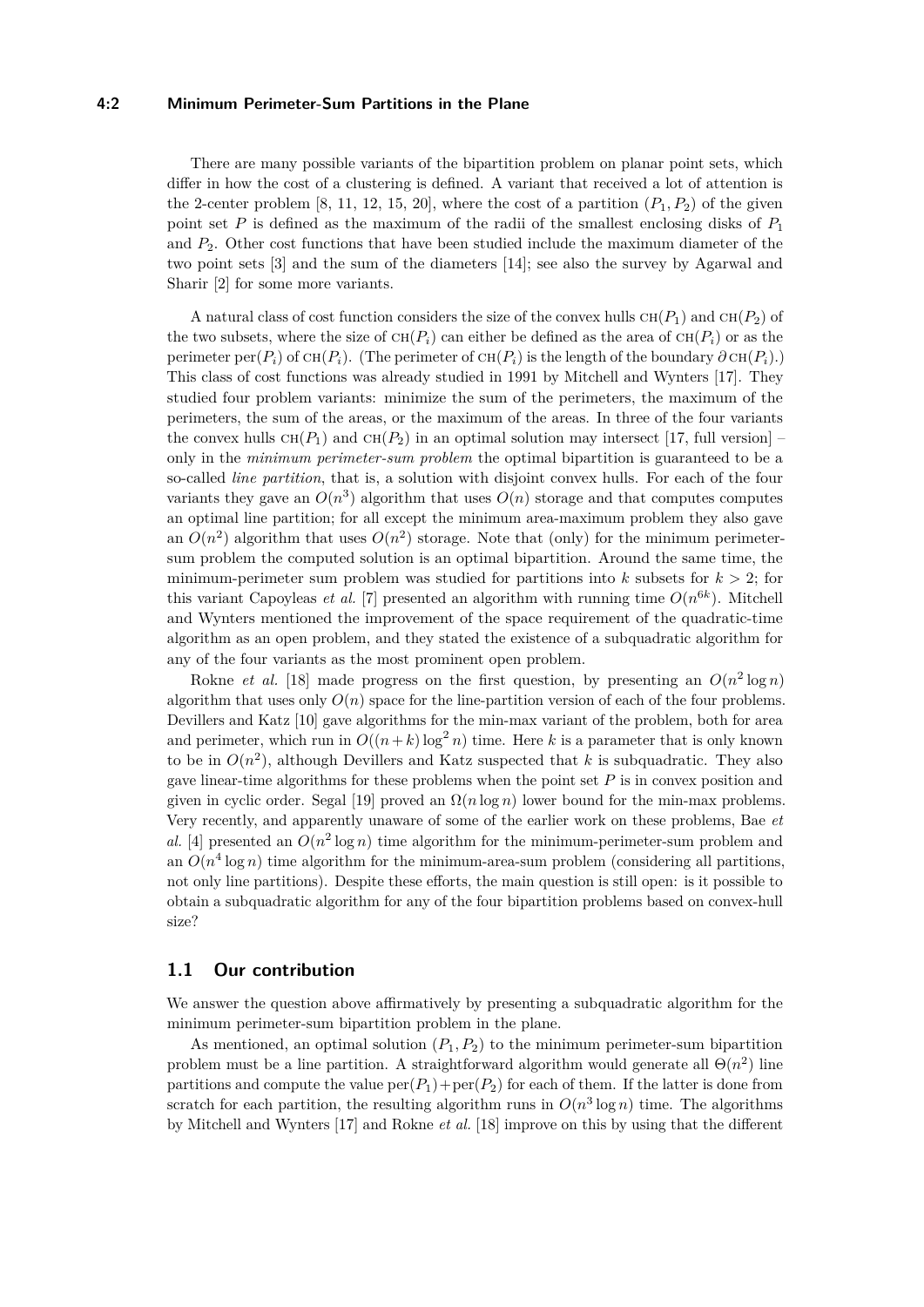line bipartitions can be generated in an ordered way, such that subsequent line partitions differ in at most one point. Thus the convex hulls do not have to be recomputed from scratch, but they can be obtained by updating the convex hulls of the previous bipartition. To obtain a subquadratic algorithm a fundamentally new approach is necessary: we need a strategy that generates a subquadratic number of candidate partitions, instead considering all line partitions. We achieve this as follows.

We start by proving that an optimal bipartition  $(P_1, P_2)$  has the following property: either there is a set of  $O(1)$  canonical orientations such that  $P_1$  can be separated from  $P_2$  by a line with a canonical orientation, or the distance between  $CH(P_1)$  and  $CH(P_2)$ is  $\Omega(\min(\text{per}(P_1), \text{per}(P_2))$ . There are only  $O(1)$  bipartitions of the former type, and finding the best among them is relatively easy. The bipartitions of the second type are much more challenging. We show how to employ a compressed quadtree to generate a collection of  $O(n)$ canonical 5-gons – intersections of axis-parallel rectangles and canonical halfplanes – such that the smaller of  $CH(P_1)$  and  $CH(P_2)$  (in a bipartition of the second type) is contained in one of the 5-gons.

It then remains to find the best among the bipartitions of the second type. Even though the number of such bipartitions is linear, we cannot afford to compute their perimeters from scratch. We therefore design a data structure to quickly compute  $\text{per}(P \cap Q)$ , where *Q* is a query canonical 5-gon. Brass *et al.* [\[6\]](#page-14-15) presented such a data structure for the case where *Q* is an axis-parallel rectangle. Their structure uses  $O(n \log^2 n)$  space and has  $O(\log^5 n)$  query time; it can be extended to handle canonical 5-gons as queries, at the cost of increasing the space usage to  $O(n \log^3 n)$  and the query time to  $O(\log^7 n)$ . Our data structure improves upon this: it has  $O(\log^4 n)$  query time for canonical 5-gons (and  $O(\log^3 n)$ ) for rectangles) while using the same amount of space. Using this data structure to find the best bipartition of the second type we obtain our main result: an exact algorithm for the minimum perimetersum bipartition problem that runs in  $O(n \log^4 n)$  time. As our model of computation we use the real RAM (with the capability of taking square roots) so that we can compute the exact perimeter of a convex polygon – this is necessary to compare the costs of two competing clusterings. We furthermore make the (standard) assumption that the model of computation allows us to compute a compressed quadtree of *n* points in  $O(n \log n)$  time; see footnote 2 on page 10.

Besides our exact algorithm, we present a linear-time  $(1 + \varepsilon)$ -approximation algorithm. Its running time is  $O(n + T(1/\varepsilon^2)) = O(n + 1/\varepsilon^2 \cdot \log^4(1/\varepsilon))$ , where  $T(1/\varepsilon^2)$  is the running time of an exact algorithm on an instance of size  $1/\varepsilon^2$ .

Some arguments are omitted due to limited space. See the full version [\[1\]](#page-14-16) for the details.

# **2 The exact algorithm**

In this section we present an exact algorithm for the minimum-perimeter-sum partition problem. We first prove a separation property that an optimal solution must satisfy, and then we show how to use this property to develop a fast algorithm.

Let *P* be the set of *n* points in the plane for which we want to solve the minimumperimeter-sum partition problem. An optimal partition  $(P_1, P_2)$  of *P* has the following two basic properties:  $P_1$  and  $P_2$  are non-empty, and the convex hulls  $CH(P_1)$  and  $CH(P_2)$  are disjoint [\[17,](#page-14-9) full version]. In the remainder, whenever we talk about a partition of *P*, we refer to a partition with these two properties.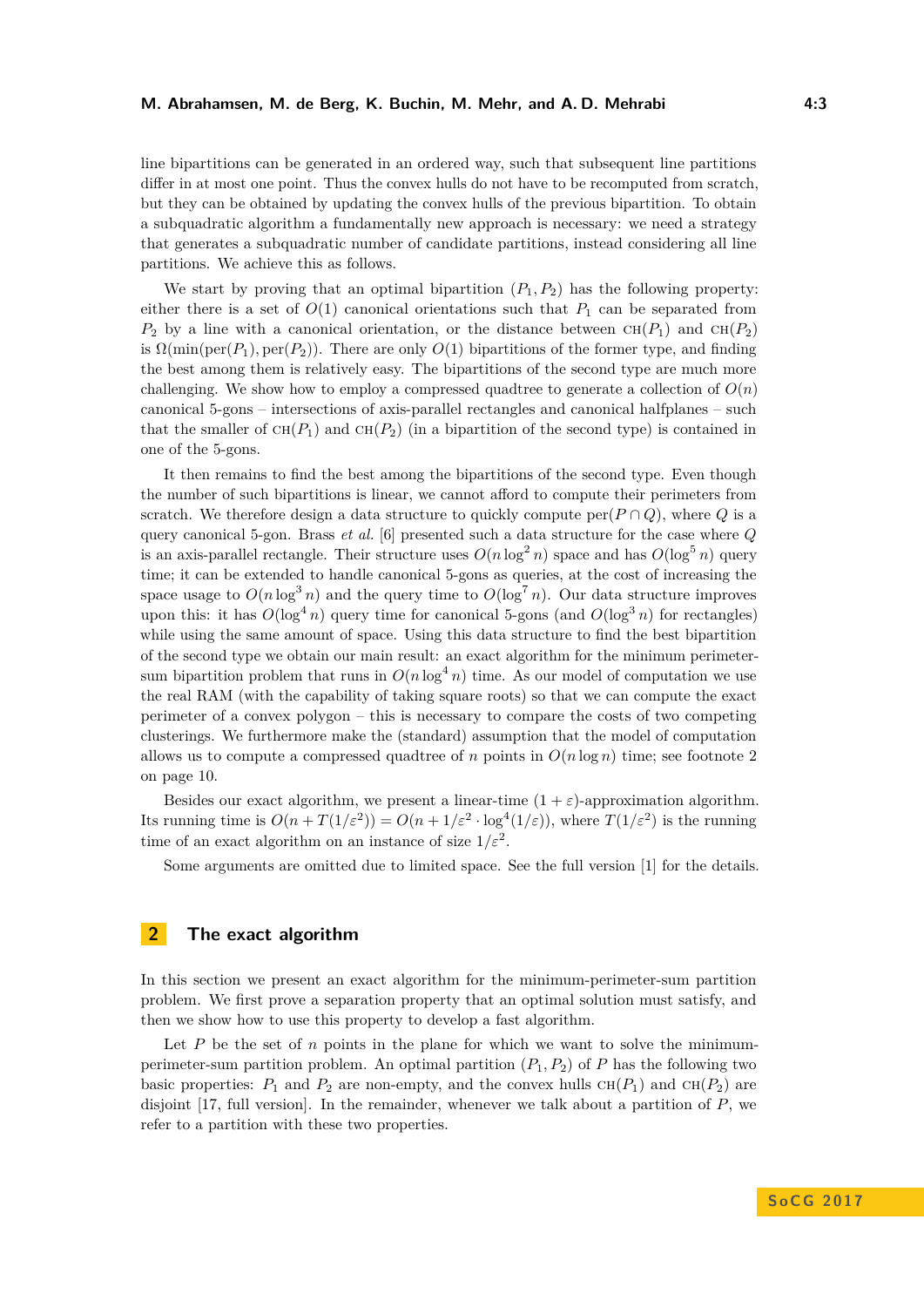<span id="page-3-1"></span>

**Figure 1** The angles *α* and *β*.

# **2.1 Geometric properties of an optimal partition**

Consider a partition  $(P_1, P_2)$  of *P*. Define  $\mathcal{P}_1 := \text{CH}(P_1)$  and  $\mathcal{P}_2 := \text{CH}(P_2)$  to be the convex hulls of  $P_1$  and  $P_2$ , respectively, and let  $\ell_1$  and  $\ell_2$  be the two inner common tangents of  $\mathcal{P}_1$ and  $\mathcal{P}_2$ . The lines  $\ell_1$  and  $\ell_2$  define four wedges: one containing  $P_1$ , one containing  $P_2$ , and two empty wedges. We call the opening angle of the empty wedges the *separation angle* of  $P_1$  and  $P_2$ . Furthermore, we call the distance between  $P_1$  and  $P_2$  the *separation distance* of *P*<sup>1</sup> and *P*2.

<span id="page-3-0"></span> $\triangleright$  **Theorem 1.** Let P be a set of *n* points in the plane, and let  $(P_1, P_2)$  be a partition of P *that minimizes*  $\text{per}(P_1) + \text{per}(P_2)$ *. Then the separation angle of*  $P_1$  *and*  $P_2$  *is at least*  $\pi/6$  *or the separation distance is at least*  $c_{\text{sep}} \cdot \min(\text{per}(P_1), \text{per}(P_2))$ *, where*  $c_{\text{sep}} := 1/250$ *.* 

The remainder of this section is devoted to proving Theorem [1.](#page-3-0) To this end let  $(P_1, P_2)$ be a partition of *P* that minimizes  $\text{per}(P_1) + \text{per}(P_2)$ . Let  $\ell_3$  and  $\ell_4$  be the outer common tangents of  $\mathcal{P}_1$  and  $\mathcal{P}_2$ . We define  $\alpha$  to be the angle between  $\ell_3$  and  $\ell_4$ . More precisely, if  $\ell_3$ and  $\ell_4$  are parallel we define  $\alpha := 0$ , otherwise we define  $\alpha$  as the opening angle of the wedge defined by  $\ell_3$  and  $\ell_4$  containing  $\mathcal{P}_1$  and  $\mathcal{P}_2$ . We denote the separation angle of  $P_1$  and  $P_2$ by  $\beta$ ; see Fig. [1.](#page-3-1)

The idea of the proof is as follows. Suppose that the separation distance and the separation angle  $\beta$  are both relatively small. Then the region *A* in between  $\mathcal{P}_1$  and  $\mathcal{P}_2$  and bounded from the bottom by  $\ell_3$  and from the top by  $\ell_4$  is relatively narrow. But then the left and right parts of  $\partial A$  (which are contained in  $\partial \mathcal{P}_1$  and  $\partial \mathcal{P}_2$ ) would be longer than the bottom and top parts of  $\partial A$  (which are contained in  $\ell_3$  and  $\ell_4$ ), thus contradicting that  $(P_1, P_2)$  is an optimal partition. To make this idea precise, we first prove that if the separation angle *β* is small, then the angle  $\alpha$  between  $\ell_3$  and  $\ell_4$  must be large. Second, we show that there is a value  $f(\alpha)$  such that the distance between  $\mathcal{P}_1$  and  $\mathcal{P}_2$  is at least  $f(\alpha) \cdot \min(\text{per}(P_1), \text{per}(P_2))$ . Finally we argue that this implies that if the separation angle is smaller than  $\pi/6$ , then (to avoid the contradiction mentioned above) the separation distance must be relatively large. Next we present our proof in detail.

Let  $c_{ij}$  be the intersection point between  $\ell_i$  and  $\ell_j$ , where  $i < j$ . If  $\ell_3$  and  $\ell_4$  are parallel, we choose  $c_{34}$  as a point at infinity on  $\ell_3$ . Assume without loss of generality that neither  $\ell_1$ nor  $\ell_2$  separate  $\mathcal{P}_1$  from  $c_{34}$ , and that  $\ell_3$  is the outer common tangent such that  $\mathcal{P}_1$  and  $\mathcal{P}_2$ are to the left of  $\ell_3$  when traversing  $\ell_3$  from  $c_{34}$  to an intersection point in  $\ell_3 \cap \mathcal{P}_1$ . Assume furthermore that  $c_{13}$  is closer to  $c_{34}$  than  $c_{23}$ .

For two lines, rays, or segments  $r_1, r_2$ , let  $\angle(r_1, r_2)$  be the angle we need to rotate  $r_1$  in counterclockwise direction until  $r_1$  and  $r_2$  are parallel. For three points  $a, b, c$ , let ∠(*a*,*b*,*c*) := ∠(*ba*,*bc*). For *i* = 1,2 and *j* = 1,2,3,4, let *s*<sub>*ij*</sub> be a point in  $P_i \nI$ <sub>i</sub>. Let  $\partial P_i$ denote the boundary of  $\mathcal{P}_i$  and  $\text{per}(\mathcal{P}_i)$  the perimeter of  $\mathcal{P}_i$ . Furthermore, let  $\partial \mathcal{P}_i(x, y)$ denote the portion of  $\partial \mathcal{P}_i$  from  $x \in \partial \mathcal{P}_i$  counterclockwise to  $y \in \partial \mathcal{P}_i$ , and length $(\partial \mathcal{P}_i(x, y))$ denote the length of  $\partial P_i(x, y)$ .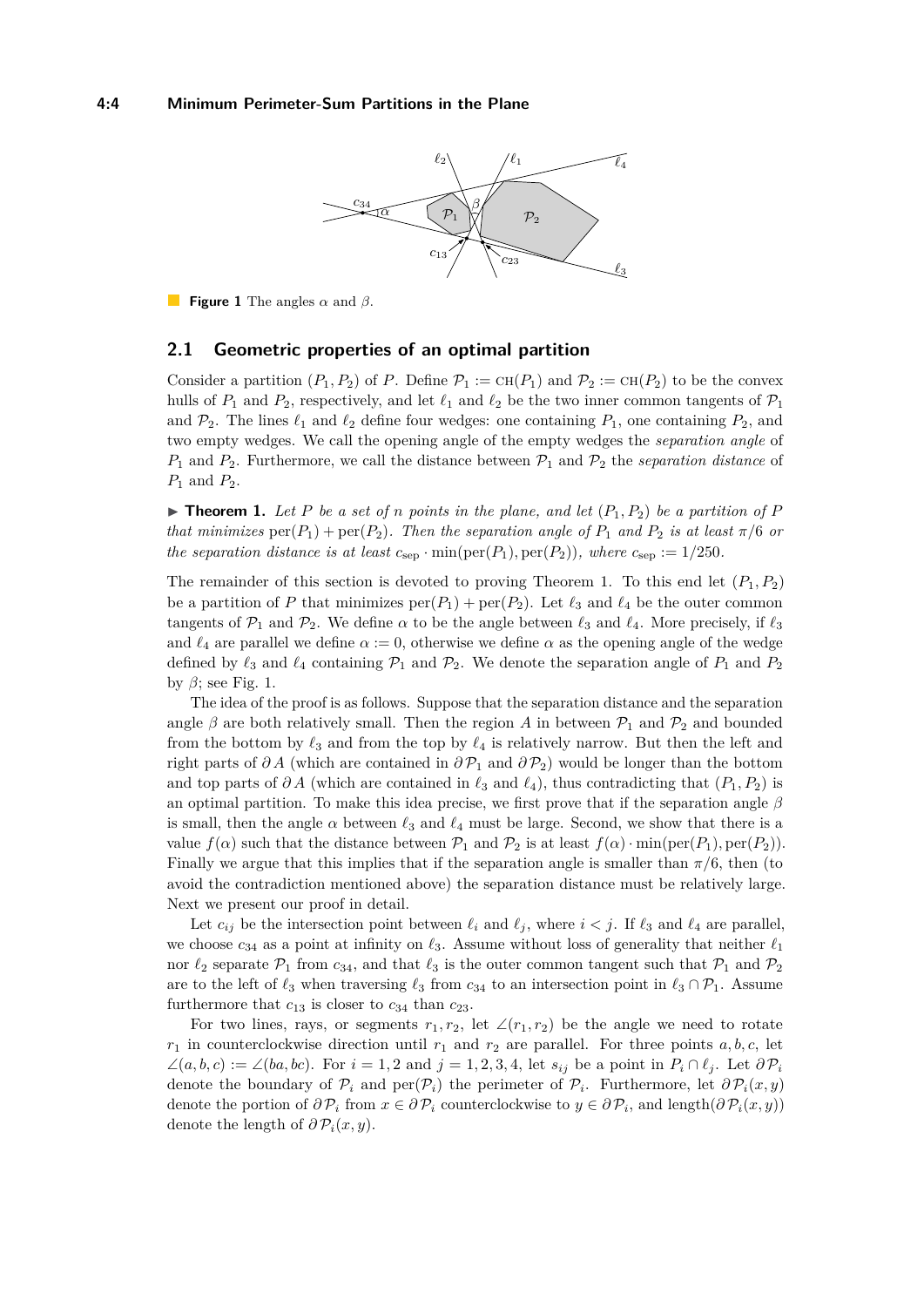<span id="page-4-1"></span>**I** Lemma 2. *We have*  $\alpha + 3\beta \geq \pi$ *.* 

**Proof.** Since  $\text{per}(\mathcal{P}_1) + \text{per}(\mathcal{P}_2)$  is minimum, we know that

$$
\text{length}(\partial \mathcal{P}_1(s_{13}, s_{14})) + \text{length}(\partial \mathcal{P}_2(s_{24}, s_{23})) \leq \Psi,
$$

where  $\Psi := |s_{13}s_{23}| + |s_{14}s_{24}|$ . Furthermore, we know that  $s_{11}, s_{12} \in \partial \mathcal{P}_1(s_{13}, s_{14})$  and  $s_{21}, s_{22} \in \partial \mathcal{P}_1(s_{24}, s_{23})$ . We thus have

length( $\partial \mathcal{P}_1(s_{13}, s_{14})$ ) + length( $\partial \mathcal{P}_2(s_{24}, s_{23})$ ) ≥  $\Phi$ *,* 

where  $\Phi := |s_{13}s_{11}| + |s_{11}s_{12}| + |s_{12}s_{14}| + |s_{24}s_{21}| + |s_{21}s_{22}| + |s_{22}s_{23}|$ . Hence, we must have

<span id="page-4-0"></span>
$$
\Phi \leqslant \Psi. \tag{1}
$$

Now assume that  $\alpha + 3\beta < \pi$ . We will show that this assumption, together with inequality [\(1\)](#page-4-0), leads to a contradiction, thus proving the lemma. To this end we will argue that if [\(1\)](#page-4-0) holds, then it must also hold when (i)  $s_{21}$  or  $s_{22}$  coincides with  $c_{12}$ , and (ii)  $s_{11}$  or  $s_{12}$  coincides with  $c_{12}$ . To finish the proof it then suffices to observe that that if (i) and (ii) hold, then  $\mathcal{P}_1$ and  $\mathcal{P}_2$  touch in  $c_{12}$  and so [\(1\)](#page-4-0) contradicts the triangle inequality.

It remains to argue that if [\(1\)](#page-4-0) holds, then we can create a situation where [\(1\)](#page-4-0) holds and (i) and (ii) hold as well. To this end we ignore that the points  $s_{ij}$  are specific points in the set *P* and allow the point  $s_{ij}$  to move on the tangent  $\ell_j$ , as long as the movement preserves [\(1\)](#page-4-0). Moving  $s_{13}$  along  $\ell_3$  away from  $s_{23}$  increases  $\Psi$  more than it increases  $\Phi$ , so  $(1)$  is preserved. Similarly, we can move  $s_{14}$  away from  $s_{24}$ ,  $s_{23}$  away from  $s_{13}$ , and  $s_{24}$  away from  $s_{14}$ .

We first show how to create a situation where (i) holds, and [\(1\)](#page-4-0) still holds as well. Let  $\gamma_{ij} := \angle(\ell_i, \ell_j)$ . We consider two cases.

 $\blacksquare$  *Case* (A):  $\gamma_{32} < \pi - \beta$ *.* 

Note that  $\angle (xs_{23}, \ell_2) \geq \gamma_{32}$  for any  $x \in s_{22}c_{12}$ . However, by moving  $s_{23}$  sufficiently far away we can make  $\angle (xs_{23}, \ell_2)$  arbitrarily close to  $\gamma_{32}$ , and we can ensure that  $\angle(x s_{23}, \ell_2) < \pi - \beta$  for any point  $x \in s_{22} c_{12}$ . We now let the point *x* move at unit speed from  $s_{22}$  towards  $c_{12}$ . To be more precise, let  $T := |s_{22}c_{12}|$ , let **v** be the unit vector with direction from  $c_{23}$  to  $c_{12}$ , and for any  $t \in [0, T]$  define  $x(t) := s_{22} + t \cdot \mathbf{v}$ . Note that  $x(0) = s_{22}$  and  $x(T) = c_{12}$ .

Let  $a(t) := |x(t) s_{23}|$  and  $b(t) := |x(t) s_{21}|$ . In the full version [\[1\]](#page-14-16) we show that

 $a'(t) = -\cos(\angle(x(t)s_{23}, \ell_2))$  and  $b'(t) = \cos(\angle(\ell_2, x(t)s_{21}))$ .

Since  $\angle(x(t)s_{23}, \ell_2) < \pi - \beta$  for any value  $t \in [0, T]$ , we get  $a'(t) < -\cos(\pi - \beta)$ . Furthermore, we have  $\angle(\ell_2, x(t) s_{21}) \geq \pi - \beta$  and hence  $b'(t) \leqslant \cos(\pi - \beta)$ . Therefore,  $a'(t) + b'(t) < 0$  for any *t* and we conclude that  $a(T) + b(T) \leq a(0) + b(0)$ . This is the same as  $|s_{21}c_{12}| + |c_{12}s_{23}| \leq |s_{21}s_{22}| + |s_{22}s_{23}|$ , so [\(1\)](#page-4-0) still holds when we substitute  $s_{22}$ by  $c_{12}$ .

 $\blacksquare$  *Case* (B):  $\gamma_{32} \geq \pi - \beta$ *.* 

Using our assumption  $\alpha + 3\beta < \pi$  we get  $\gamma_{32} > \alpha + 2\beta$ . Note that  $\gamma_{14} = \pi - \gamma_{32} + \alpha + \beta$ . Hence,  $\gamma_{14} < \pi - \beta$ . By moving  $s_{24}$  and  $s_{21}$ , we can in a similar way as in Case (A) argue that [\(1\)](#page-4-0) still holds when we substitute  $s_{21}$  by  $c_{12}$ .

We conclude that in both cases we can ensure (i) without violating [\(1\)](#page-4-0).

Since  $\gamma_{42} \leq \gamma_{32}$  and  $\gamma_{13} \leq \gamma_{14}$ , we likewise have  $\gamma_{42} < \pi - \beta$  or  $\gamma_{13} < \pi - \beta$ . Hence, we can substitute  $s_{11}$  or  $s_{12}$  by  $c_{12}$  without violating [\(1\)](#page-4-0), thus ensuring (ii) and finishing the  $\blacksquare$ proof.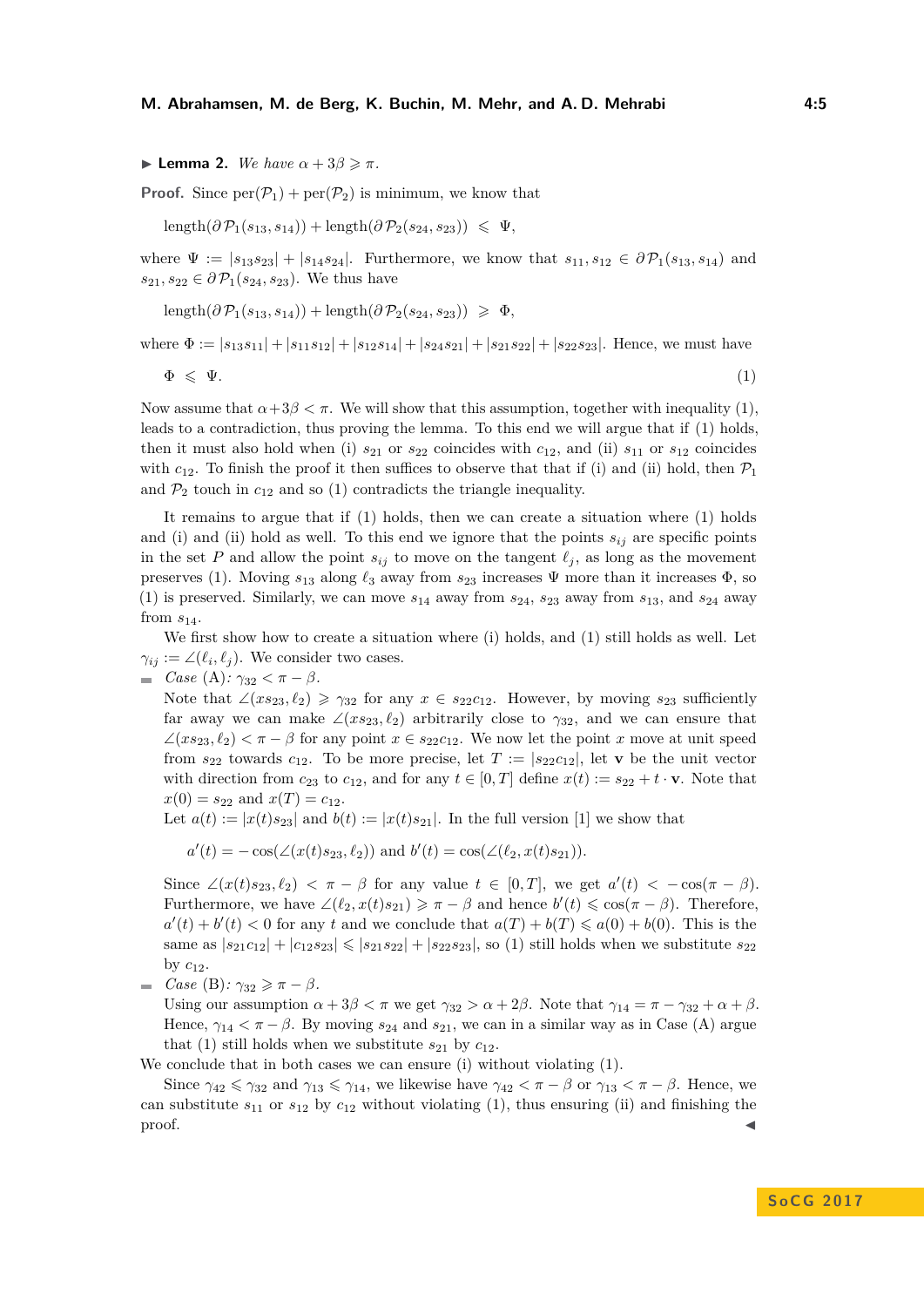<span id="page-5-4"></span>

**Figure 2** Illustration for the proof of Lemma [3.](#page-5-0)

Let  $dist(\mathcal{P}_1, \mathcal{P}_2) := \min_{(p,q)\in \mathcal{P}_1 \times \mathcal{P}_2} |pq|$  denote the separation distance between  $\mathcal{P}_1$  and  $\mathcal{P}_2$ . Recall that  $\alpha$  denotes the angle between the two common outer tangents of  $\mathcal{P}_1$  and  $\mathcal{P}_2$ ; see Fig. [1](#page-3-1)

<span id="page-5-0"></span>▶ **Lemma 3.** *We have* 

<span id="page-5-7"></span> $dist(\mathcal{P}_1, \mathcal{P}_2) \geq f(\alpha) \cdot \text{per}(\mathcal{P}_1)$ , (2)

*where*  $f: [0, \pi] \longrightarrow \mathbb{R}$  *is the increasing function* 

$$
f(\varphi) \ := \ \frac{\sin(\varphi/4)}{1+\sin(\varphi/4)} \cdot \frac{\sin(\varphi/2)}{1+\sin(\varphi/2)} \cdot \frac{1-\cos(\varphi/4)}{2}.
$$

**Proof.** The statement is trivial if  $\alpha = 0$  so assume  $\alpha > 0$ . Let  $p \in \mathcal{P}_1$  and  $q \in \mathcal{P}_2$  be points so that  $|pq| = \text{dist}(\mathcal{P}_1, \mathcal{P}_2)$  and assume without loss of generality that  $pq$  is a horizontal segment with *p* being its left endpoint. Let  $\ell_1^{\text{vert}}$  and  $\ell_2^{\text{vert}}$  be vertical lines containing *p* and q, respectively. Note that  $\mathcal{P}_1$  is in the closed half-plane to the left of  $\ell_1^{\text{vert}}$  and  $\mathcal{P}_2$  is in the closed half-plane to the right of  $\ell_2^{\text{vert}}$ . Recall that  $s_{ij}$  denotes a point on  $\partial \mathcal{P}_i \cap \ell_j$ .

 $\blacktriangleright$  **Claim 4.** *There exist two convex polygons*  $\mathcal{P}'_1$  *and*  $\mathcal{P}'_2$  *satisfying the following conditions:*

- <span id="page-5-1"></span>**1.**  $P'_1$  and  $P'_2$  have the same outer common tangents as  $P_1$  and  $P_2$ , namely  $\ell_3$  and  $\ell_4$ .
- <span id="page-5-6"></span>**2.**  $P'_1$  is to the left of  $\ell_1^{vert}$  and  $p \in \partial P'_1$ ; and  $P'_2$  is to right of  $\ell_2^{vert}$  and  $q \in \partial P'_2$ .
- <span id="page-5-8"></span>**3.**  $\mathrm{per}(\mathcal{P}_1') = \mathrm{per}(\mathcal{P}_1)$ .
- <span id="page-5-2"></span>4.  $\mathrm{per}(\mathcal{P}_1') + \mathrm{per}(\mathcal{P}_2') \leq \mathrm{per}(\mathrm{CH}(\mathcal{P}_1' \cup \mathcal{P}_2')).$
- <span id="page-5-3"></span>**5.** There are points  $s'_{ij} \in \mathcal{P}'_i \cap \ell_j$  for all  $i \in \{1,2\}$  and  $j \in \{3,4\}$  such that  $\partial \mathcal{P}'_1(s'_{13}, p)$ ,  $\partial P'_1(p, s'_{14}), \partial P'_2(s'_{24}, q)$ , and  $\partial P'_2(q, s'_{23})$  each consist of a single line segment.
- <span id="page-5-5"></span>**6.** Let  $s'_{2j}(\lambda) := s'_{2j} - (\lambda, 0)$  and let  $\ell'_{j}(\lambda)$  be the line through  $s'_{1j}$  and  $s'_{2j}(\lambda)$  for  $j \in \{3, 4\}$ .  $Then \angle (\ell_3'(|pq|), \ell_4'(|pq|)) \geq \alpha/2.$

**Proof of the Claim.** Let  $\mathcal{P}'_1 := \mathcal{P}_1$  and  $\mathcal{P}'_2 := \mathcal{P}_2$ , and let  $s'_{ij}$  be a point in  $\mathcal{P}'_i \cap \ell_j$  for all  $i \in \{1,2\}$  and  $j \in \{3,4\}$ . We show how to modify  $\mathcal{P}'_1$  and  $\mathcal{P}'_2$  until they have all the required conditions. Of course, they already satisfy conditions [1–](#page-5-1)[4.](#page-5-2) We first show how to obtain condition [5,](#page-5-3) namely that  $\partial P'_1(s'_{13}, p)$  and  $\partial P'_1(p, s'_{14})$  – and similarly  $\partial P'_2(s'_{24}, q)$  and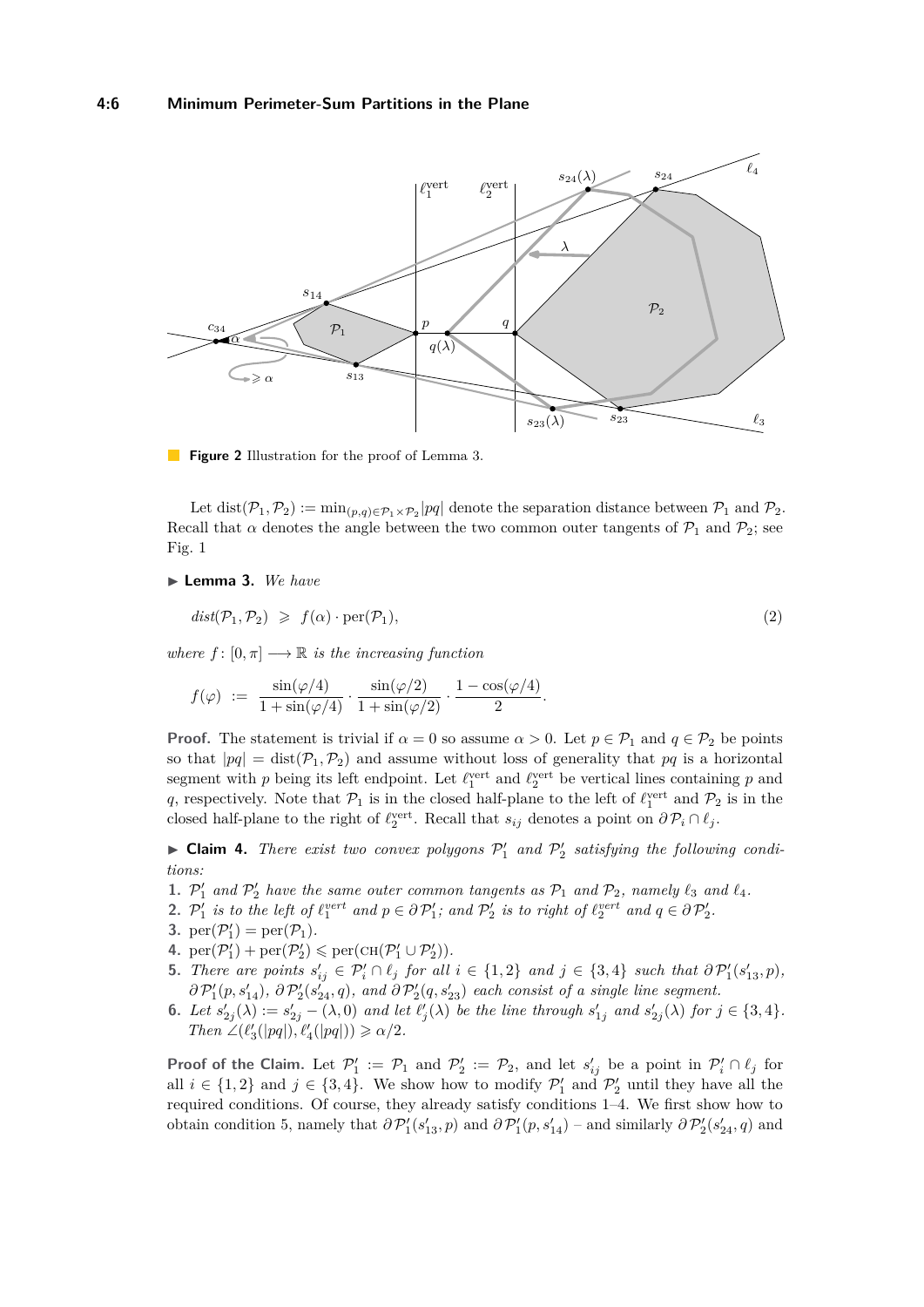$\partial P'_1(q, s'_{23})$  – each consist of a single line segment, as depicted in Fig. [2.](#page-5-4) To this end, let  $v_{ij}$ be the intersection point  $\ell_i^{\text{vert}} \cap \ell_j$  for  $i \in \{1, 2\}$  and  $j \in \{3, 4\}$ . Let  $s' \in s'_{14}v_{14}$  be the point such that  $\text{length}(\partial \mathcal{P}'_1(p, s'_{14})) = |ps'| + |s's'_{14}|$ . Such a point exists since

$$
|p s_{14}'| \leqslant \text{ length}(\partial \mathcal{P}_1'(p, s_{14}')) \leqslant |p v_{14}| + |v_{14} s_{14}'|.
$$

We modify  $\mathcal{P}'_1$  by substituting  $\partial \mathcal{P}'_1(p, s'_{14})$  with the segments  $ps'$  and  $s's'_{14}$ . We can now redefine  $s'_{14} := s'$  so that  $\partial \mathcal{P}'_1(p, s'_{14}) = ps'_{14}$  is a line segment. We can modify  $\mathcal{P}'_1$  in a similar way to ensure that  $\partial P'_1(s'_{13}, p) = s'_{13}p$ , and we can modify  $P'_2$  to ensure  $\partial P'_2(s'_{24}, q) = s'_{24}q$ and  $\partial \mathcal{P}'_2(q, s'_{23}) = q s'_{23}$ . Note that these modifications preserve conditions [1–](#page-5-1)[4](#page-5-2) and that condition [5](#page-5-3) is now satisfied.

The only condition that  $(\mathcal{P}'_1, \mathcal{P}'_2)$  might not satisfy is condition [6.](#page-5-5) Let  $s'_{2j}(\lambda) := s'_{2j} - (\lambda, 0)$ and let  $\ell_j(\lambda)$  be the line through  $s'_{2j}(\lambda)$  and  $s'_{1j}$  for  $j \in \{3, 4\}$ . Clearly, if the slopes of  $\ell_3$  and  $\ell_4$  have different signs (as in Fig. [2\)](#page-5-4), the angle ∠( $\ell_3(\lambda)$ ,  $\ell_4(\lambda)$ ) is increasing for  $\lambda \in [0, |pq|]$ , and condition [6](#page-5-5) is satisfied. However, if the slopes of  $\ell_3$  and  $\ell_4$  have the same sign, the angle might decrease.

Consider the case where both slopes are positive – the other case is analogous. Changing  $\mathcal{P}_2'$  by substituting  $\partial \mathcal{P}_2'(s'_{23}, s'_{24})$  with the line segment  $s'_{23}s'_{24}$  makes  $\text{per}(\mathcal{P}_1') + \text{per}(\mathcal{P}_2')$  and  $per(CH(\mathcal{P}_1' \cup \mathcal{P}_2'))$  decrease equally much and hence condition [4](#page-5-2) is preserved. This clearly has no influence on the other conditions. We thus assume that  $\mathcal{P}'_2$  is the triangle  $qs'_{23}s'_{24}$ . Consider what happens if we move  $s'_{23}$  along the line  $\ell_3$  away from  $c_{34}$  with unit speed. Then  $|s'_{13}s'_{23}|$  grows with speed exactly 1 whereas  $|qs'_{23}|$  grows with speed at most 1. We therefore preserve condition [4,](#page-5-2) and the other conditions are likewise not affected.

We now move  $s'_{23}$  sufficiently far away so that  $\angle(\ell_3, \ell_3(|pq|)) \le \alpha/4$ . Similarly, we move  $s'_{24}$  sufficiently far away from  $c_{34}$  along  $\ell_4$  to ensure that  $\angle(\ell_4, \ell_4(|pq|)) \leq \alpha/4$ . It then follows that  $\angle(\ell_3(|pq|), \ell_4(|pq|)) \geq \angle(\ell_3, \ell_4) - \alpha/2 = \alpha/2$ , and condition [6](#page-5-5) is satisfied.

Note that condition [2](#page-5-6) in the claim implies that  $dist(\mathcal{P}'_1, \mathcal{P}'_2) = dist(\mathcal{P}_1, \mathcal{P}_2) = |pq|$ , and hence inequality [\(2\)](#page-5-7) follows from condition [3](#page-5-8) if we manage to prove  $dist(P'_1, P'_2) \geq$  $f(\alpha)$  · per( $\mathcal{P}'_1$ ). Therefore, with a slight abuse of notation, we assume from now on that  $\mathcal{P}_1$  and  $\mathcal{P}_2$  satisfy the conditions in the claim, where the points  $s_{ij}$  play the role as  $s'_{ij}$  in conditions [5](#page-5-3) and [6.](#page-5-5)

We now consider a copy of  $\mathcal{P}_2$  that is translated horizontally to the left over a distance  $\lambda$ ; see Fig. [2.](#page-5-4) Let  $s_{24}(\lambda)$ ,  $s_{23}(\lambda)$ , and  $q(\lambda)$  be the translated copies of  $s_{24}$ ,  $s_{23}$ , and  $q$ , respectively, and let  $\ell_j(\lambda)$  be the line through  $s_{1j}$  and  $s_{2j}(\lambda)$  for  $j \in \{3, 4\}$ . Furthermore, define

$$
\Phi(\lambda) \; := \; |s_{13}p| + |s_{14}p| + |s_{23}(\lambda)q(\lambda)| + |s_{24}(\lambda)q(\lambda)|
$$

and

<span id="page-6-1"></span>
$$
\Psi(\lambda) := |s_{13}s_{23}(\lambda)| + |s_{14}s_{24}(\lambda)|.
$$

Note that  $\Phi(\lambda) = \Phi$  is constant. By conditions [4](#page-5-2) and [5,](#page-5-3) we know that

<span id="page-6-0"></span>
$$
\Phi \leqslant \Psi(0). \tag{3}
$$

Note that  $q(|pq|) = p$ . In the full version [\[1\]](#page-14-16) we show that

$$
\Phi - \Psi(|pq|) \geqslant \sin(\delta/2) \cdot \frac{1 - \cos(\delta/2)}{1 + \sin(\delta/2)} \cdot (|s_{13}p| + |s_{14}p|),\tag{4}
$$

where  $\delta := \angle(\ell_3(|pq|), \ell_4(|pq|)).$  By condition [6,](#page-5-5) we know that  $\delta \geq \alpha/2$ . The function  $\delta \mapsto \sin(\delta/2) \cdot \frac{1-\cos(\delta/2)}{1+\sin(\delta/2)}$  is increasing for  $\delta \in [0, \pi]$  and hence inequality [\(4\)](#page-6-0) also holds for  $δ = α/2$ .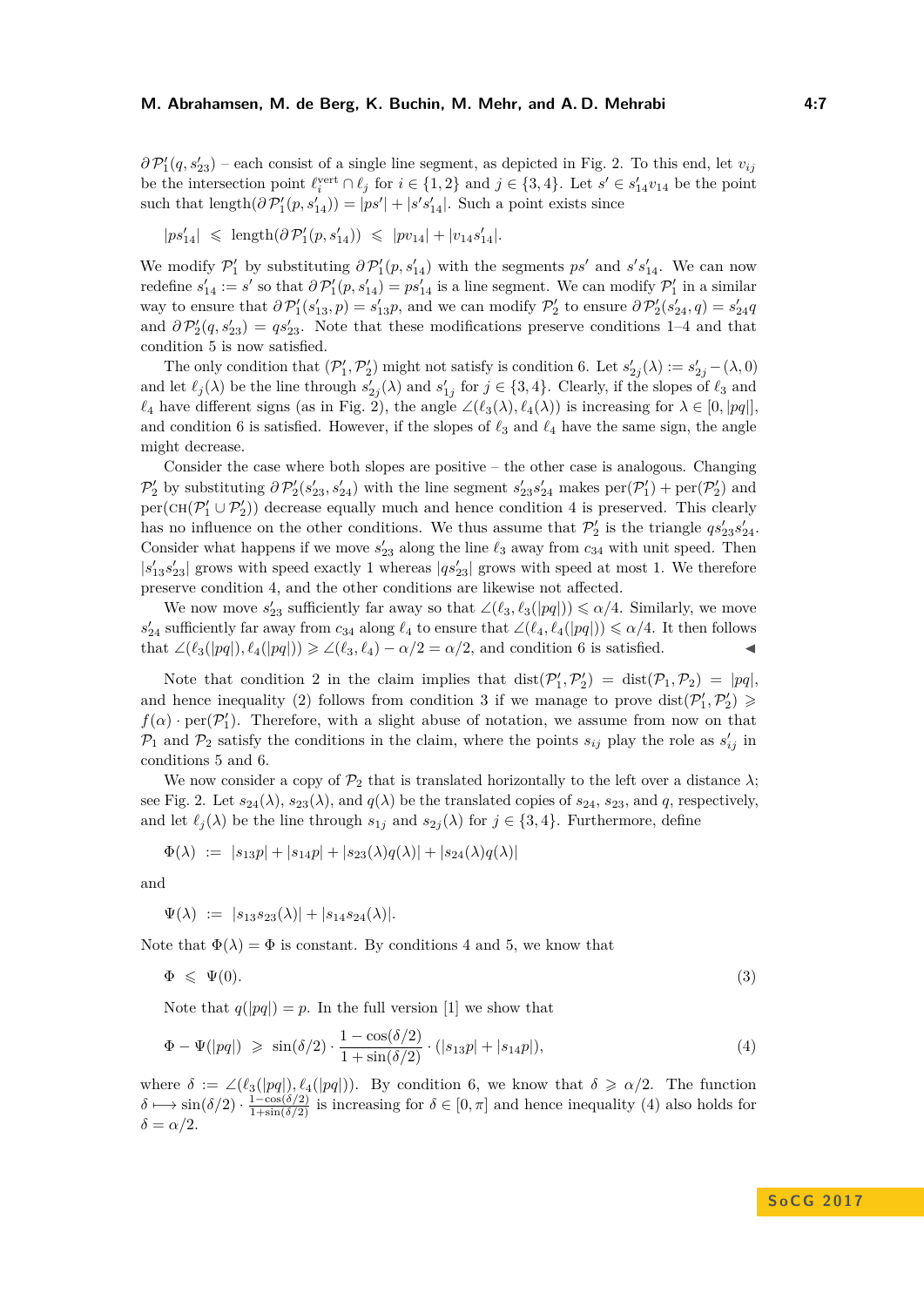#### **4:8 Minimum Perimeter-Sum Partitions in the Plane**

When  $\lambda$  increases from 0 to |*pq*| with unit speed, the value  $\Psi(\lambda)$  decreases with speed at most 2, i.e.,  $\Psi(\lambda) \geq \Psi(0) - 2\lambda$ . Using this and inequalities [\(3\)](#page-6-1) and [\(4\)](#page-6-0), we get

$$
2|pq| \geq \Psi(0) - \Psi(|pq|) \geq \Phi - \Phi + \sin(\alpha/4) \cdot \frac{1 - \cos(\alpha/4)}{1 + \sin(\alpha/4)} \cdot (|s_{13}p| + |s_{14}p|),
$$

and we conclude that

<span id="page-7-1"></span>
$$
|pq| \geqslant \frac{1}{2} \cdot \sin(\alpha/4) \cdot \frac{1 - \cos(\alpha/4)}{1 + \sin(\alpha/4)} \cdot (|s_{13}p| + |s_{14}p|). \tag{5}
$$

By the triangle inequality,  $|s_{13}p| + |s_{14}p| \geq |s_{13}s_{14}|$ . Furthermore, for a given length of  $s_{13}s_{14}$ , the fraction  $|s_{13}s_{14}|/(|s_{14}c_{34}| + |c_{34}s_{13}|)$  is minimized when  $s_{13}s_{14}$  is perpendicular to the angular bisector of  $\ell_3$  and  $\ell_4$ . (Recall that  $c_{34}$  is the intersection point of the outer common tangents  $\ell_3$  and  $\ell_4$ ; see Fig. [2.](#page-5-4)) Hence

<span id="page-7-0"></span>
$$
|s_{13}s_{14}| \geqslant \sin(\alpha/2) \cdot (|s_{14}c_{34}| + |c_{34}s_{13}|). \tag{6}
$$

We now conclude

$$
|s_{13}p| + |s_{14}p| = \frac{\sin(\alpha/2)}{1+\sin(\alpha/2)} \cdot \left(\frac{|s_{13}p|+|s_{14}p|}{\sin(\alpha/2)} + |s_{13}p|+|s_{14}p|\right)
$$
  
\n
$$
\geq \frac{\sin(\alpha/2)}{1+\sin(\alpha/2)} \cdot \left(\frac{|s_{13}s_{14}|}{\sin(\alpha/2)} + |s_{13}p|+|s_{14}p|\right)
$$
 by the triangle inequality  
\n
$$
\geq \frac{\sin(\alpha/2)}{1+\sin(\alpha/2)} \cdot \left(|s_{14}c_{34}|+|c_{34}s_{13}|+|s_{13}p|+|s_{14}p|\right)
$$
 by (6)  
\n
$$
\geq \frac{\sin(\alpha/2)}{1+\sin(\alpha/2)} \cdot \text{per}(\mathcal{P}_1),
$$

where the last inequality follows because  $P_1$  is fully contained in the quadrilateral  $s_{14}, c_{34}$ .  $x_{13}$ , p. The statement [\(2\)](#page-5-7) in the lemma now follows from [\(5\)](#page-7-1).

We are now ready to prove Theorem [1.](#page-3-0)

**Proof of Theorem [1.](#page-3-0)** If the separation angle of  $P_1$  and  $P_2$  is at least  $\pi/6$ , we are done. Otherwise, Lemma [2](#page-4-1) gives that  $\alpha > \pi/2$ , and Lemma [3](#page-5-0) gives that dist $(\mathcal{P}_1, \mathcal{P}_2) \geq f(\pi/2)$ .  $per(\mathcal{P}_1) \geq (1/250) \cdot min(per(\mathcal{P}_1), per(\mathcal{P}_2)).$ 

# **2.2 The algorithm**

Theorem [1](#page-3-0) suggests to distinguish two cases when computing an optimal partition: the case where the separation angle is large (namely at least  $\pi/6$ ) and the case where the separation distance is large (namely at least  $c_{\text{sep}} \cdot \min(\text{per}(P_1), \text{per}(P_2))$ ). As we will see, the first case can be handled in  $O(n \log n)$  time and the second case in  $O(n \log^4 n)$  time, leading to the following theorem.

<span id="page-7-2"></span>I **Theorem 5.** *Let P be a set of n points in the plane. Then we can compute a partition*  $(P_1, P_2)$  of P that minimizes  $\text{per}(P_1) + \text{per}(P_2)$  in  $O(n \log^4 n)$  time using  $O(n \log^3 n)$  space.

To find the best partition when the separation angle is at least  $\pi/6$ , we observe that in this case there is a separating line whose orientation is  $j \cdot \pi/7$  for some  $0 \leq j < 7$ . For each of these orientations we can scan over the points with a line  $\ell$  of the given orientation, and maintain the perimeters of the convex hulls on both sides. This takes  $O(n \log n)$  time in total; see the full version [\[1\]](#page-14-16).

Next we show how to compute the best partition with large separation distance. We assume without loss of generality that  $\text{per}(P_2) \leq \text{per}(P_1)$ . It will be convenient to treat the case where  $P_2$  is a singleton separately.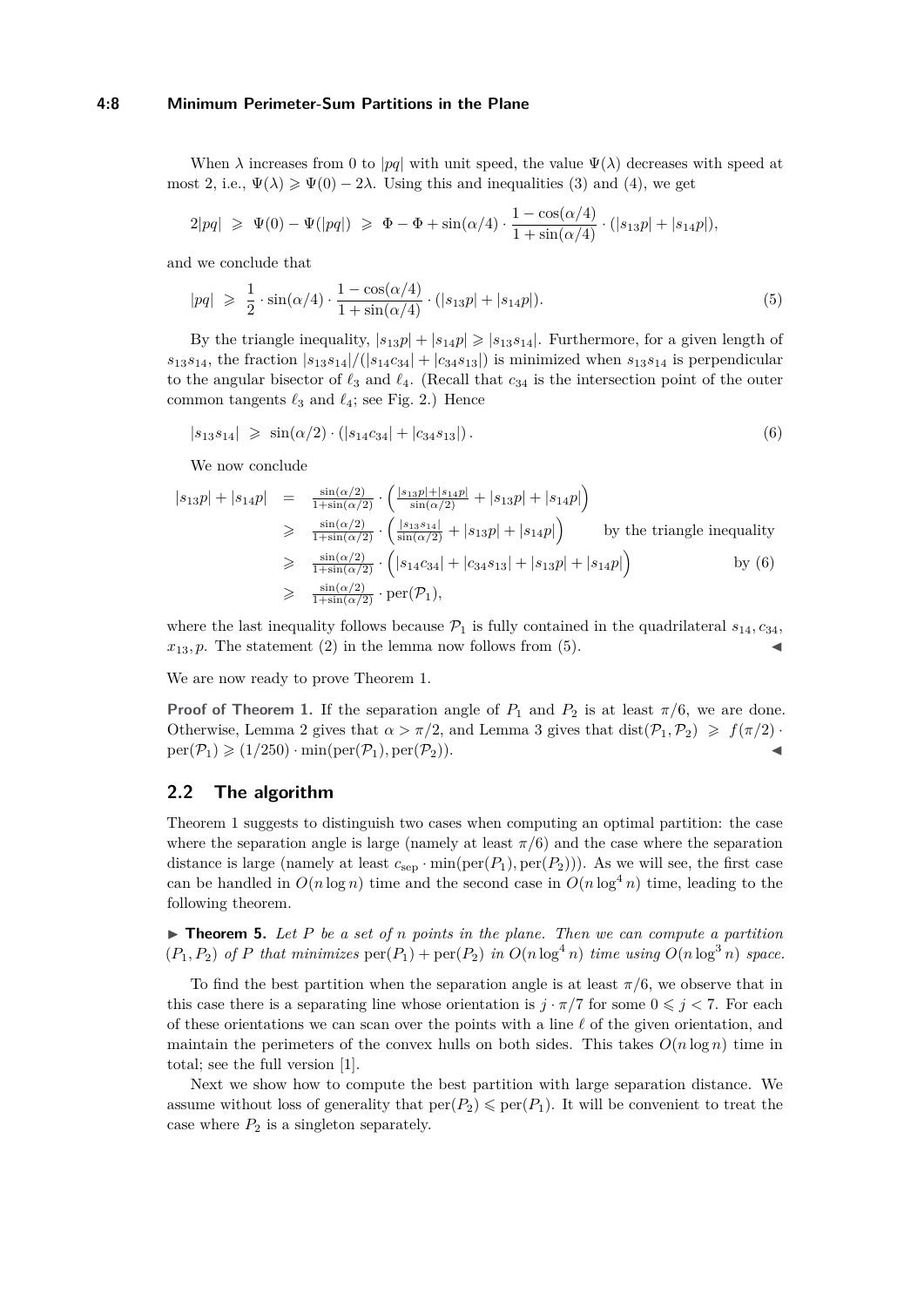#### **M. Abrahamsen, M. de Berg, K. Buchin, M. Mehr, and A. D. Mehrabi 4:9**

▶ **Lemma 6.** *The point*  $p \in P$  *minimizing*  $\text{per}(P \setminus \{p\})$  *can be computed in*  $O(n \log n)$  *time.* 

**Proof.** The point *p* we are looking for must be a vertex of  $CH(P)$ . First we compute  $CH(P)$ in  $O(n \log n)$  time [\[5\]](#page-14-17). Let  $v_0, v_1, \ldots, v_{m-1}$  denote the vertices of  $CH(P)$  in counterclockwise order. Let  $\Delta_i$  be the triangle with vertices  $v_{i-1}v_iv_{i+1}$  (with indices taken modulo *m*) and let  $P_i$  denote the set of points lying inside  $\Delta_i$ , excluding  $v_i$  but including  $v_{i-1}$  and  $v_{i+1}$ . Note that any point  $p \in P$  is present in at most two sets  $P_i$ . Hence,  $\sum_{i=0}^{m} |P_i| = O(n)$ . It is not hard to compute the sets  $P_i$  in  $O(n \log n)$  time in total. After doing so, we compute all convex hulls  $CH(P_i)$  in  $O(n \log n)$  time in total. Since

$$
\text{per}(P \setminus \{v_i\}) = \text{per}(P) - |v_{i-1}v_i| - |v_i v_{i+1}| + \text{per}(P_i) - |v_{i-1} v_{i+1}|,
$$

we can now find the point *p* minimizing per $(P \setminus \{p\})$  in  $O(n)$  time.

It remains to compute the best partition  $(P_1, P_2)$  with  $\text{per}(P_2) \leq \text{per}(P_1)$  whose separation distance is at least  $c_{\text{sep}} \cdot \text{per}(P_2)$  and where  $P_2$  is not a singleton. Let  $(P_1^*, P_2^*)$  denote this partition. Define the *size* of a square<sup>[1](#page-8-0)</sup>  $\sigma$  to be its edge length. A square  $\sigma$  is a *good square* if (i)  $P_2^* \subset \sigma$ , and (ii) size( $\sigma$ )  $\leqslant c^* \cdot \text{per}(P_2^*)$ , where  $c^* := 18$ . Our algorithm globally works as follows.

- **1.** Compute a set *S* of *O*(*n*) squares such that *S* contains a good square.
- **2.** For each square  $\sigma \in S$ , construct a set  $H_{\sigma}$  of  $O(1)$  halfplanes such that the following holds: if  $\sigma \in S$  is a good square then there is a halfplane  $h \in H_{\sigma}$  such that  $P_2^* = P(\sigma \cap h)$ , where  $P(\sigma \cap h) := P \cap (\sigma \cap h)$ .
- **3.** For each pair  $(\sigma, h)$  with  $\sigma \in S$  and  $h \in H_{\sigma}$ , compute per $(P \setminus P(\sigma \cap h)) + \text{per}(P(\sigma \cap h))$ . and report the partition  $(P \setminus P(\sigma \cap h), P(\sigma \cap h))$  that gives the smallest sum.

**Step 1: Finding a good square.** To find a set *S* that contains a good square, we first construct a set *S*base of so-called *base squares*. The set *S* will then be obtained by expanding the base squares appropriately.

We define a base square  $\sigma$  to be *good* if (i)  $\sigma$  contains at least one point from  $P_2^*$ , and (ii)  $c_1 \cdot \text{diam}(P_2^*) \leqslant \text{size}(\sigma) \leqslant c_2 \cdot \text{diam}(P_2^*)$ , where  $c_1 := 1/4$  and  $c_2 := 4$  and  $\text{diam}(P_2^*)$ denotes the diameter of  $P_2^*$ . Note that  $2 \cdot \text{diam}(P_2^*) \leqslant \text{per}(P_2^*) \leqslant 4 \cdot \text{diam}(P_2^*)$ . For a square  $\sigma$ , define  $\overline{\sigma}$  to be the square with the same center as  $\sigma$  and whose size is  $(1 + 2/c_1) \cdot \text{size}(\sigma)$ .

**I Lemma 7.** *If*  $\sigma$  *is a good base square then*  $\overline{\sigma}$  *is a good square.* 

**Proof.** The distance from any point in  $\sigma$  to the boundary of  $\bar{\sigma}$  is at least

$$
\frac{\operatorname{size}(\overline{\sigma}) - \operatorname{size}(\sigma)}{2} \geq \operatorname{diam}(P_2^*).
$$

Since  $\sigma$  contains a point from  $P_2^*$ , it follows that  $P_2^* \subset \overline{\sigma}$ . Since  $size(\sigma) \leqslant c_2 \cdot diam(P_2^*)$ , we have

$$
\text{size}(\overline{\sigma}) \leqslant (2/c_1 + 1) \cdot c_2 \cdot \text{diam}(P_2^*) = 36 \cdot \text{diam}(P_2^*) \leqslant c^* \cdot \text{per}(P_2^*).
$$

To obtain *S* it thus suffices to construct a set *S*base that contains a good base square. To this end we first build a compressed quadtree for *P*. For completeness we briefly review the definition of compressed quadtrees; see also Fig. [3](#page-9-0) (left).

<span id="page-8-0"></span> $1$  Whenever we speak of squares, we always mean axis-parallel squares.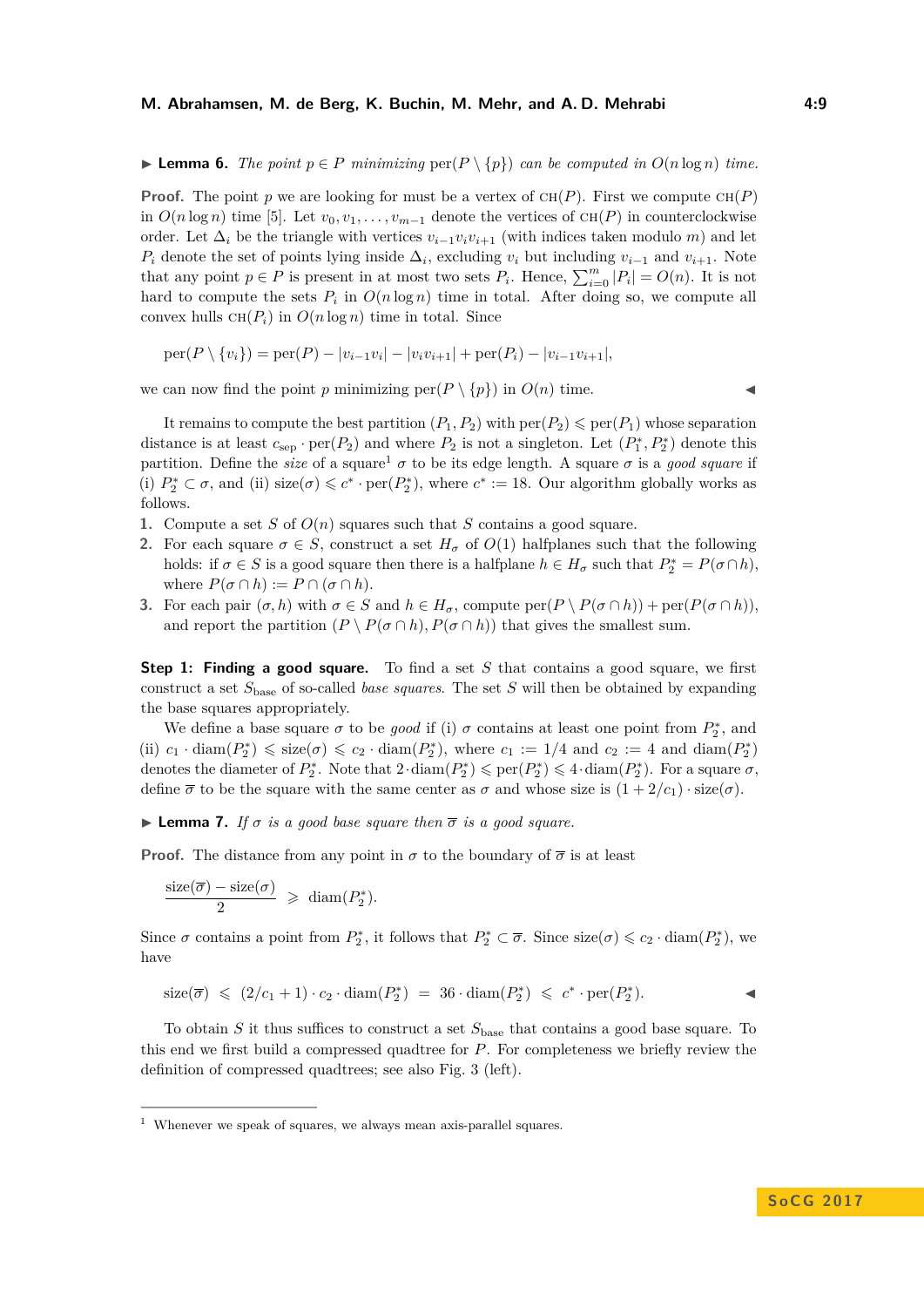#### **4:10 Minimum Perimeter-Sum Partitions in the Plane**

<span id="page-9-0"></span>

**Figure 3** A compressed quadtree and some of the base squares generated from it. In the right figure, only the points are shown that are relevant for the shown base squares.

Assume without loss of generality that *P* lies in the interior of the unit square  $U := [0, 1]^2$ . Define a *canonical square* to be any square that can be obtained by subdividing *U* recursively into quadrants. A *compressed quadtree* [\[13\]](#page-14-18) for *P* is a hierarchical subdivision of *U*, defined as follows. In a generic step of the recursive process we are given a canonical square  $\sigma$  and the set  $P(\sigma) := P \cap \sigma$  of points inside  $\sigma$ . (Initially  $\sigma = U$  and  $P(\sigma) = P$ .)

If  $|P(\sigma)| \leq 1$  then the recursive process stops and  $\sigma$  is a square in the final subdivision. Otherwise there are two cases. Consider the four quadrants of  $\sigma$ . The first case is that  $\overline{a}$ at least two of these quadrants contain points from  $P(\sigma)$ . (We consider the quadrants to be closed on the left and bottom side, and open on the right and top side, so a point is contained in a unique quadrant.) In this case we partition  $\sigma$  into its four quadrants – we call this a *quadtree split* – and recurse on each quadrant. The second case is that all points from  $P(\sigma)$  lie inside the same quadrant. In this case we compute the smallest canonical square,  $\sigma'$ , that contains  $P(\sigma)$  and we partition  $\sigma$  into two regions: the square *σ*  $\sigma$  and the so-called *donut region*  $\sigma \setminus \sigma'$ . We call this a *shrinking step*. After a shrinking step we only recurse on the square  $\sigma'$ , not on the donut region.

A compressed quadtree for a set of *n* points can be computed in  $O(n \log n)$  time in the appropriate model of computation<sup>[2](#page-9-1)</sup> [\[13\]](#page-14-18). The idea is now as follows. Let  $p, p' \in P_2^*$  be a pair of points defining  $\text{diam}(P_2^*)$ . The compressed quadtree hopefully allows us to zoom in until we have a square in the compressed quadtree that contains  $p$  or  $p'$  and whose size is roughly equal to  $|pp'|$ . Such a square will be then a good base square. Unfortunately this does not always work since  $p$  and  $p'$  can be separated too early. We therefore have to proceed more carefully: we need to add five types of base squares to *S*base, as explained next and illustrated in Fig. [3](#page-9-0) (right).

- **(B1)** Any square  $\sigma$  that is generated during the recursive construction note that this not only refers to squares in the final subdivision – is put into  $S_{base}$ .
- **(B2)** For each point  $p \in P$  we add a square  $\sigma_p$  to  $S_{base}$ , as follows. Let  $\sigma$  be the square of the final subdivision that contains *p*. Then  $\sigma_p$  is a smallest square that contains *p* and that shares a corner with  $\sigma$ .

<span id="page-9-1"></span><sup>2</sup> In particular we need to be able to compute the smallest canonical square containing two given points in  $O(1)$  time. See the book by Har-Peled [\[13\]](#page-14-18) for a discussion.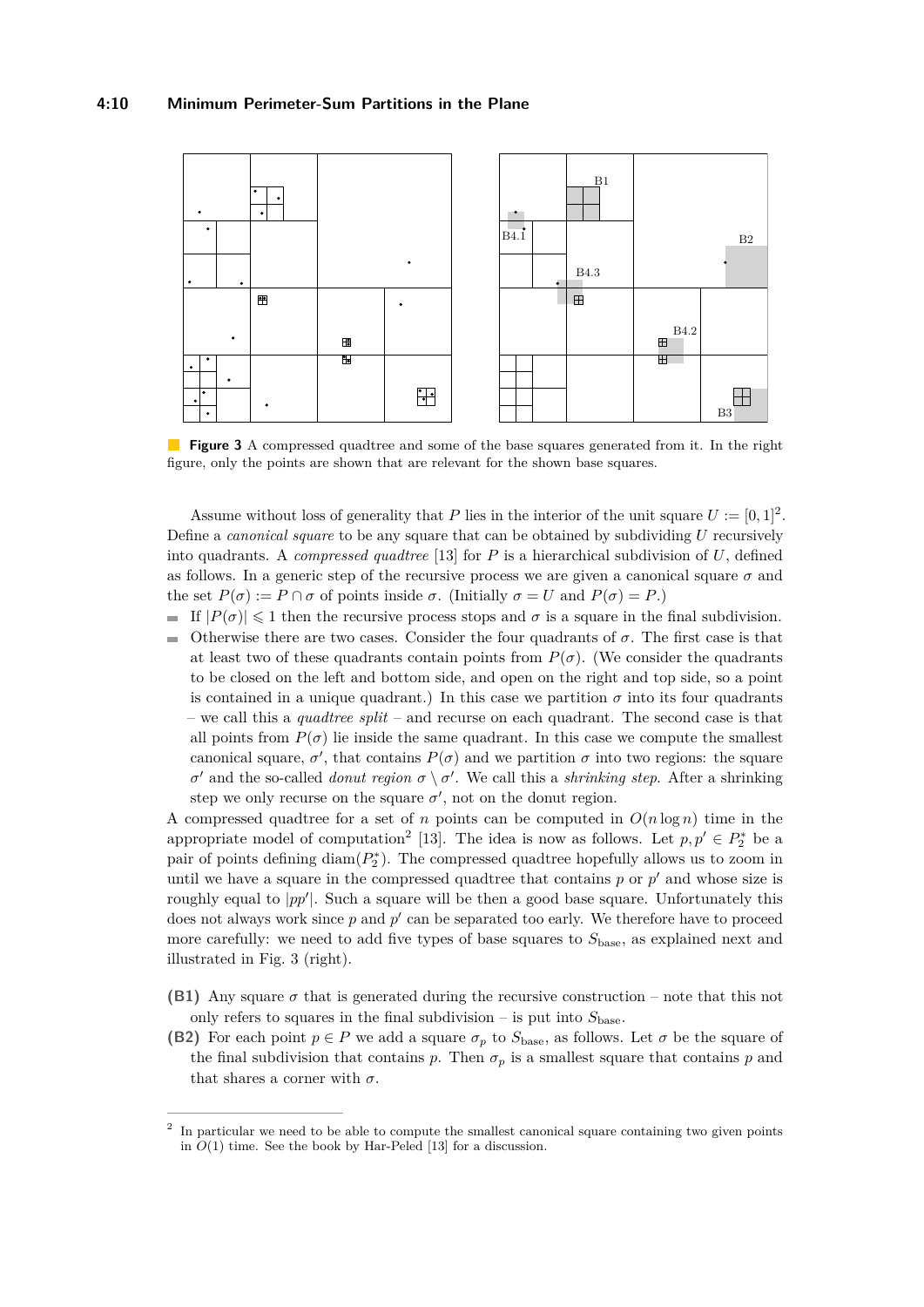- **(B3)** For each square  $\sigma$  that results from a shrinking step we add an extra square  $\sigma'$  to  $S_{\text{base}}$ , where  $\sigma'$  is the smallest square that contains  $\sigma$  and that shares a corner with the parent square of  $\sigma$ .
- **(B4)** For any two regions in the final subdivision that touch each other we also consider two regions to touch if they only share a vertex – we add at most one square to  $S_{base}$ , as follows. If one of the regions is an empty square, we do not add anything for this pair. Otherwise we have three cases.
	- **(B4.1)** If both regions are non-empty squares containing points  $p$  and  $p'$ , respectively, then we add a smallest enclosing square for the pair of points  $p, p'$  to  $S_{base}$ .
	- **(B4.2)** If both regions are donut regions, say  $\sigma_1 \setminus \sigma_1'$  and  $\sigma_2 \setminus \sigma_2'$ , then we add a smallest enclosing square for the pair  $\sigma'_{1}, \sigma'_{2}$  to  $S_{base}$ .
	- **(B4.3)** If one region is a non-empty square containing a point *p* and the other is a donut region  $\sigma \setminus \sigma'$ , then we add a smallest enclosing square for the pair  $p, \sigma'$  to  $S_{base}$ .

**Lemma 8.** *The set*  $S_{base}$  *has size*  $O(n)$  *and contains a good base square. Furthermore,*  $S_{\text{base}}$  *can be computed in*  $O(n \log n)$  *time.* 

**Proof.** A compressed quadtree has size  $O(n)$  so we have  $O(n)$  base squares of type (B1) and (B3). Obviously there are  $O(n)$  base squares of type (B2). Finally, the number of pairs of final regions that touch is  $O(n)$  – this follows because we have a planar rectilinear subdivision of total complexity  $O(n)$  – and so the number of base squares of type (B4) is  $O(n)$  as well. The fact that we can compute  $S_{base}$  in  $O(n \log n)$  time follows directly from the fact that we can compute the compressed quadtree in  $O(n \log n)$  time [\[13\]](#page-14-18).

It remains to prove that  $S_{base}$  contains a good base square. We call a square  $\sigma$  *too small* when  $size(\sigma) < c_1 \cdot diam(P_2^*)$  and *too large* when  $size(\sigma) > c_2 \cdot diam(P_2^*)$ ; otherwise we say that  $\sigma$  has the *correct size*. Let  $p, p' \in P_2^*$  be two points with  $|pp'| = \text{diam}(P_2^*)$ , and consider a smallest square  $\sigma_{p,p'}$ , in the compressed quadtree that contains both *p* and *p'*. Note that  $\sigma_{p,p'}$  cannot be too small, since  $c_1 = 1/4 < 1/\sqrt{2}$ . If  $\sigma_{p,p'}$  has the correct size, then we are done since it is a good base square of type (B1). So now suppose  $\sigma_{p,p'}$  is too large.

Let  $\sigma_0, \sigma_1, \ldots, \sigma_k$  be the sequence of squares in the recursive subdivision of  $\sigma_{p,p'}$  that contain *p*; thus  $\sigma_0 = \sigma_{p,p'}$  and  $\sigma_k$  is a square in the final subdivision. Define  $\sigma'_0, \sigma'_1, \ldots, \sigma'_{k'}$ similarly, but now for  $p'$  instead of  $p$ . Suppose that none of these squares has the correct size – otherwise we have a good base square of type (B1). There are three cases.

- *Case* (i):  $\sigma_k$  *and*  $\sigma'_{k'}$  *are too large.* We claim that  $\sigma_k$  touches  $\sigma'_{k'}$ . To see this, assume without loss of generality that  $size(\sigma_k) \leq$  size( $\sigma'_{k'}$ ). If  $\sigma_k$  does not touch  $\sigma'_{k'}$  then  $|pp'| \geq$  size( $\sigma_k$ ), which contradicts that  $\sigma_k$  is too large. Hence,  $\sigma_k$  indeed touches  $\sigma'_{k'}$ . But then we have a base square of type (B4.1) for the pair  $p, p'$  and since  $|pp'| = \text{diam}(P_2^*)$  this is a good base square.
- *Case* (ii):  $\sigma_k$  *and*  $\sigma'_{k'}$  *are too small.* 
	- In this case there are indices  $0 < j \leq k$  and  $0 < j' \leq k'$  such that  $\sigma_{j-1}$  and  $\sigma'_{j'-1}$  are too large and  $\sigma_j$  and  $\sigma'_{j'}$  are too small. Note that this implies that both  $\sigma_j$  and  $\sigma'_{j'}$  result from a shrinking step, because  $c_1 < c_2/2$  and so the quadrants of a too-large square cannot be too small. We claim that  $\sigma_{j-1}$  touches  $\sigma'_{j'-1}$ . Indeed, similarly to Case (i), if  $\sigma_{j-1}$  and  $\sigma'_{j'-1}$  do not touch then  $|pp'| > \min(\text{size}(\sigma'_{j-1}), \text{size}(\sigma'_{j'-1}))$ , contradicting that both  $\sigma_{j-1}$  and  $\sigma'_{j'-1}$  are too large. We now have two subcases.
		- The first subcase is that the donut region  $\sigma_{j-1} \setminus \sigma_j$  touches the donut region  $\sigma'_{j'-1} \setminus \sigma_{j'}$ . Thus a smallest enclosing square for  $\sigma_j$  and  $\sigma'_{j'}$  has been put into  $S_{\text{base}}$  as a base square of type (B4.2). Let  $\sigma^*$  denote this square. Since the segment  $pp'$  is contained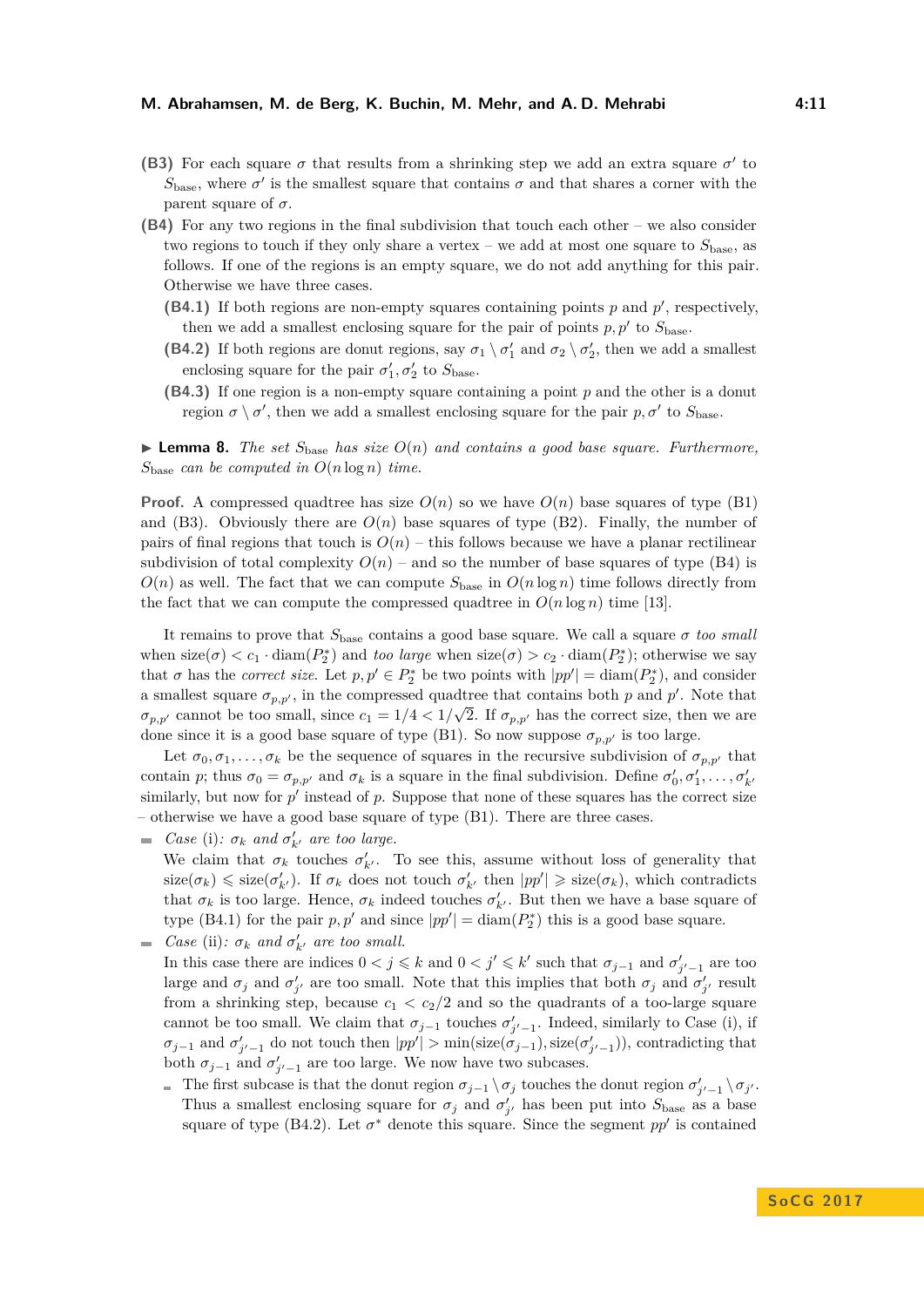#### **4:12 Minimum Perimeter-Sum Partitions in the Plane**

in  $\sigma^*$  we have

<span id="page-11-0"></span>
$$
c_1 \cdot \text{diam}(P_2^*) < \text{diam}(P_2^*)/\sqrt{2} = |pp'|/\sqrt{2} \leq \text{size}(\sigma^*).
$$

Furthermore, since  $\sigma_j$  and  $\sigma'_{j'}$  are too small we have

$$
\text{size}(\sigma^*) \leqslant \text{size}(\sigma_j) + \text{size}(\sigma'_{j'}) + |pp'| \leqslant 3 \cdot \text{diam}(P_2^*) < c_2 \cdot \text{diam}(P_2^*), \tag{7}
$$

and so  $\sigma^*$  is a good base square.

The second subcase is that  $\sigma_{j-1} \setminus \sigma_j$  does not touch  $\sigma'_{j'-1} \setminus \sigma_{j'}$ . This can only happen if  $\sigma_{j-1}$  and  $\sigma'_{j'-1}$  just share a single corner, *v*. Observe that  $\sigma_j$  must lie in the quadrant of  $\sigma_{j-1}$  that has *v* as a corner, otherwise  $|pp'| \geq$  size $(\sigma_{j-1})/2$  and  $\sigma_{j-1}$  would not be too large. Similarly,  $\sigma'_{j'}$  must lie in the quadrant of  $\sigma'_{j'-1}$  that has *v* as a corner. Thus the base squares of type (B3) for  $\sigma_j$  and  $\sigma'_{j'}$  both have *v* as a corner. Take the largest of these two base squares, say  $\sigma_j$ . For this square  $\sigma^*$  we have

 $c_1 \cdot \text{diam}(P_2^*) < \text{diam}(P_2^*)/2$  $\sqrt{2} = |pp'|/2$ √  $\overline{2} \leqslant \text{ size}(\sigma^*),$ 

since  $|pp'|$  is contained in a square of twice the size of  $\sigma^*$ . Furthermore, since  $\sigma_j$  is too small and  $|pv| < |pp'|$  we have

<span id="page-11-1"></span>
$$
\text{size}(\sigma^*) \leqslant \text{size}(\sigma_j) + |pv| \leqslant (c_1 + 1) \cdot \text{diam}(P_2^*) < c_2 \cdot \text{diam}(P_2^*). \tag{8}
$$

Hence,  $\sigma^*$  is a good base square.

*Case* (iii)*: neither* (i) *nor* (ii) *applies.*

In this case  $\sigma_k$  is too small and  $\sigma'_{k'}$  is too large (or vice versa). Thus there must be an index  $0 < j \leq k$  such that  $\sigma_{j-1}$  is too large and  $\sigma_j$  is too small. We can now follow a similar reasoning as in Case (ii): First we argue that  $\sigma_j$  must have resulted from a shrinking step and that  $\sigma_{j-1}$  touches  $\sigma'_{k'}$ . Then we distinguish two subcases, namely where the donut region  $\sigma_j \setminus \sigma_{j-1}$  touches  $\sigma'_{k'}$  and where it does not touch  $\sigma'_{k'}$ . The arguments for the two subcases are similar to the subcases in Case (ii), with the following modifications. In the first subcase we use base squares of type (B4.3) and in [\(7\)](#page-11-0) the term size( $\sigma'_{j'}$ ) disappears; in the second subcase we use a type (B3) base square for  $\sigma_j$  and a type (B2) base square for  $p'$ , and when the base square for  $p'$  is larger than the base square for  $\sigma_j$  then [\(8\)](#page-11-1) becomes size( $\sigma^*$ )  $\leq 2$  |*p'v*|  $< c_2 \cdot$  diam( $P_2^*$ )  $\blacksquare$ ).

**Step 2: Generating halfplanes.** Consider a good square  $\sigma \in S$ . Let  $Q_{\sigma}$  be a set of  $4 \cdot c^*/c_{\rm sep} + 1 = 18001$  points placed equidistantly around the boundary of  $\sigma$ . Note that the distance between two neighbouring points in  $Q_{\sigma}$  is less than  $c_{\rm sep}/c^* \cdot \text{size}(\sigma)$ . For each pair  $q_1, q_2$  of points in  $Q_\sigma$ , add to  $H_\sigma$  the two halfplanes defined by the line through  $q_1$  and  $q_2$ .

► **Lemma 9.** *For any good square*  $\sigma \in S$ *, there is a halfplane*  $h \in H_{\sigma}$  *such that*  $P_2^* = P(\sigma \cap h)$ *.* 

**Proof.** In the case where  $\sigma \cap P_1^* = \emptyset$ , two points in  $Q_{\sigma}$  from the same edge of  $\sigma$  define a half-plane *h* such that  $P_2^* = P(\sigma \cap h)$ , so assume that  $\sigma$  contains one or more points from  $P_1^*$ .

We know that the separation distance between  $P_1^*$  and  $P_2^*$  is at least  $c_{\text{sep}} \cdot \text{per}(P_2^*)$ . Moreover,  $size(\sigma) \leq c^* \cdot per(P_2^*)$ . Hence, there is an empty open strip *O* with a width of at least  $c_{\rm sep}/c^* \cdot \text{size}(\sigma)$  separating  $P_2^*$  from  $P_1^*$ . Since  $\sigma$  contains a point from  $P_1^*$ , we know that  $\sigma \setminus O$  consists of two pieces and that the part of the boundary of  $\sigma$  inside *O* consists of two disjoint portions  $B_1$  and  $B_2$  each of length at least  $c_{\rm sep}/c^* \cdot \text{size}(\sigma)$ . Hence the sets  $B_1 \cap Q_{\sigma}$  and  $B_2 \cap Q_{\sigma}$  contain points  $q_1$  and  $q_2$ , respectively, that define a half-plane *h* as desired.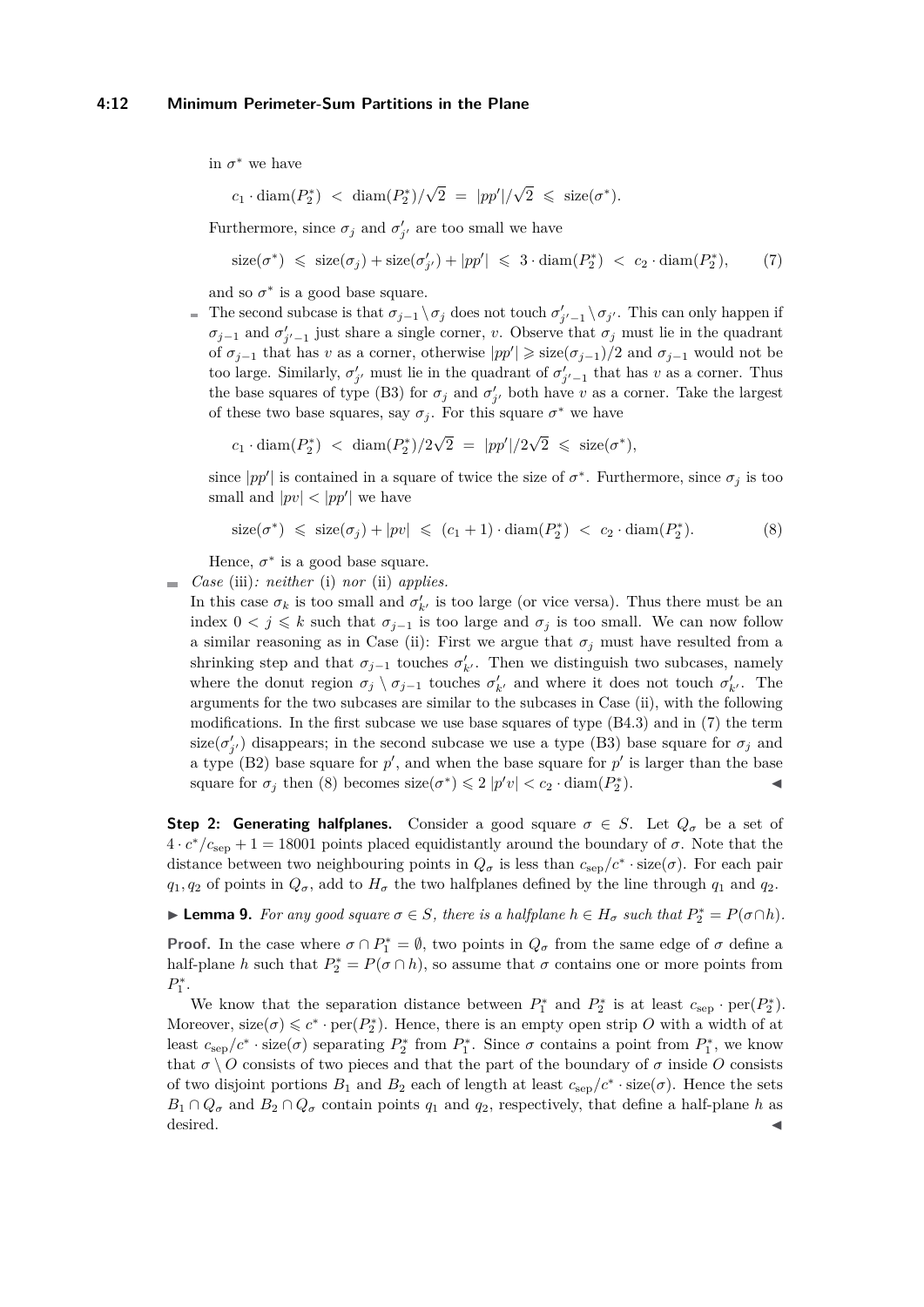**Step 3: Evaluating candidate solutions.** In this step we need to compute for each pair  $(\sigma, h)$  with  $\sigma \in S$  and  $h \in H_{\sigma}$ , the value  $\text{per}(P \setminus P(\sigma \cap h)) + \text{per}(P(\sigma \cap h))$ . We do this by preprocessing *P* into a data structure that allows us to quickly compute per $(P \setminus P(\sigma \cap h))$ and  $\text{per}(P(\sigma \cap h))$  for a given pair  $(\sigma, h)$ . Recall that the bounding lines of the halfplanes *h* we must process have  $O(1)$  different orientations. We construct a separate data structure for each orientation.

Consider a fixed orientation  $\phi$ . We build a data structure  $\mathcal{D}_{\phi}$  for range searching on *P* with ranges of the form  $\sigma \cap h$ , where  $\sigma$  is a square and h is halfplane whose bounding line has orientation  $\phi$ . Since the edges of  $\sigma$  are axis-parallel and the bounding line of the halfplanes *h* have a fixed orientation, we can use a standard three-level range tree [\[5\]](#page-14-17) for this. Constructing this tree takes  $O(n \log^2 n)$  time and the tree has  $O(n \log^2 n)$  nodes.

Each node *ν* of the third-level trees in  $\mathcal{D}_{\phi}$  is associated with a *canonical subset*  $P(\nu)$ , which contains the points stored in the subtree rooted at *ν*. We preprocess each canonical subset  $P(\nu)$  as follows. First we compute the convex hull  $CH(P(\nu))$ . Let  $v_1, \ldots, v_k$  denote the convex-hull vertices in counterclockwise order. We store these vertices in order in an array, and we store for each vertex  $v_i$  the value length( $\partial P(v_1, v_i)$ ), that is, the length of the part of  $\partial$  CH( $P(\nu)$ ) from  $v_1$  to  $v_i$  in counterclockwise order. Note that the convex hull  $CH(P(\nu))$  can be computed in  $O(|P(\nu)|)$  from the convex hulls at the two children of  $\nu$ . Hence, the convex hulls  $CH(P(\nu))$  (and the values length( $\partial P(v_1, v_i)$ )) can be computed in  $\sum_{\nu \in \mathcal{D}_{\phi}} O(|P(\nu)|) = O(n \log^3 n)$  time in total, in a bottom-up manner.

Now suppose we want to compute  $\text{per}(P(\sigma \cap h))$ , where the orientation of the bounding line of *h* is  $\phi$ . We perform a range query in  $\mathcal{D}_{\phi}$  to find a set  $N(\sigma \cap h)$  of  $O(\log^3 n)$  nodes such that  $P(\sigma \cap h)$  is equal to the union of the canonical subsets of the nodes in  $N(\sigma \cap h)$ . Standard range-tree properties guarantee that the convex hulls  $CH(P(\nu))$  and  $CH(P(\mu))$  of any two nodes  $\nu, \mu \in N(\sigma \cap h)$  are disjoint. Note that  $CH(P(\sigma \cap h))$  is equal to the convex hull of the set of convex hulls  $CH(P(\nu))$  with  $\nu \in N(\sigma \cap h)$ . In the full version [\[1\]](#page-14-16) we show that we can compute  $\text{per}(P(\sigma \cap h))$  in  $O(\log^4 n)$  time.

Observe that  $P \setminus P(\sigma \cap h)$  can also be expressed as the union of  $O(\log^3 n)$  canonical subsets with disjoint convex hulls, since  $\mathbb{R}^2 \setminus (\sigma \cap h)$  is the disjoint union of  $O(1)$  ranges of the right type. Hence, we can compute  $\text{per}(P \setminus P(\sigma \cap h))$  in  $O(\log^4 n)$  time. We thus obtain the following result, which finishes the proof of Theorem [5.](#page-7-2)

 $\blacktriangleright$  **Lemma 10.** *Step 3 can be performed in*  $O(n \log^4 n)$  *time and using*  $O(n \log^3 n)$  *space.* 

## **3 The approximation algorithm**

**Fineorem 11.** Let P be a set of *n* points in the plane and let  $(P_1^*, P_2^*)$  be a partition of P minimizing  $per(P_1^*) + per(P_2^*)$ *. Suppose we have an exact algorithm for the minimum perimeter-sum problem running in T*(*k*) *time for instances with k points. Then for any given*  $\varepsilon > 0$  *we can compute a partition*  $(P_1, P_2)$  *of P such that*  $\text{per}(P_1) + \text{per}(P_2) \le$  $(1+\varepsilon) \cdot (\text{per}(P_1^*) + \text{per}(P_2^*))$  *in*  $O(n+T(1/\varepsilon^2))$  *time.* 

**Proof.** Consider the axis-parallel bounding box *B* of *P*. Let *w* be the width of *B* and let *h* be its height. Assume without loss of generality that  $w \geqslant h$ . Our algorithm works in two steps.

Step 1: Check if  $\text{per}(P_1^*) + \text{per}(P_2^*) \leqslant w/16$ . If so, compute the exact solution.

We partition *B* vertically into four strips with width  $w/4$ , denoted  $B_1$ ,  $B_2$ ,  $B_3$ , and  $B_4$ from left to right. If  $B_2$  or  $B_3$  contains a point from *P*, we have  $\text{per}(P_1^*) + \text{per}(P_2^*) \geq 0$  $w/2 > w/16$  and we go to Step 2. If  $B_2$  and  $B_3$  are both empty, we consider two cases.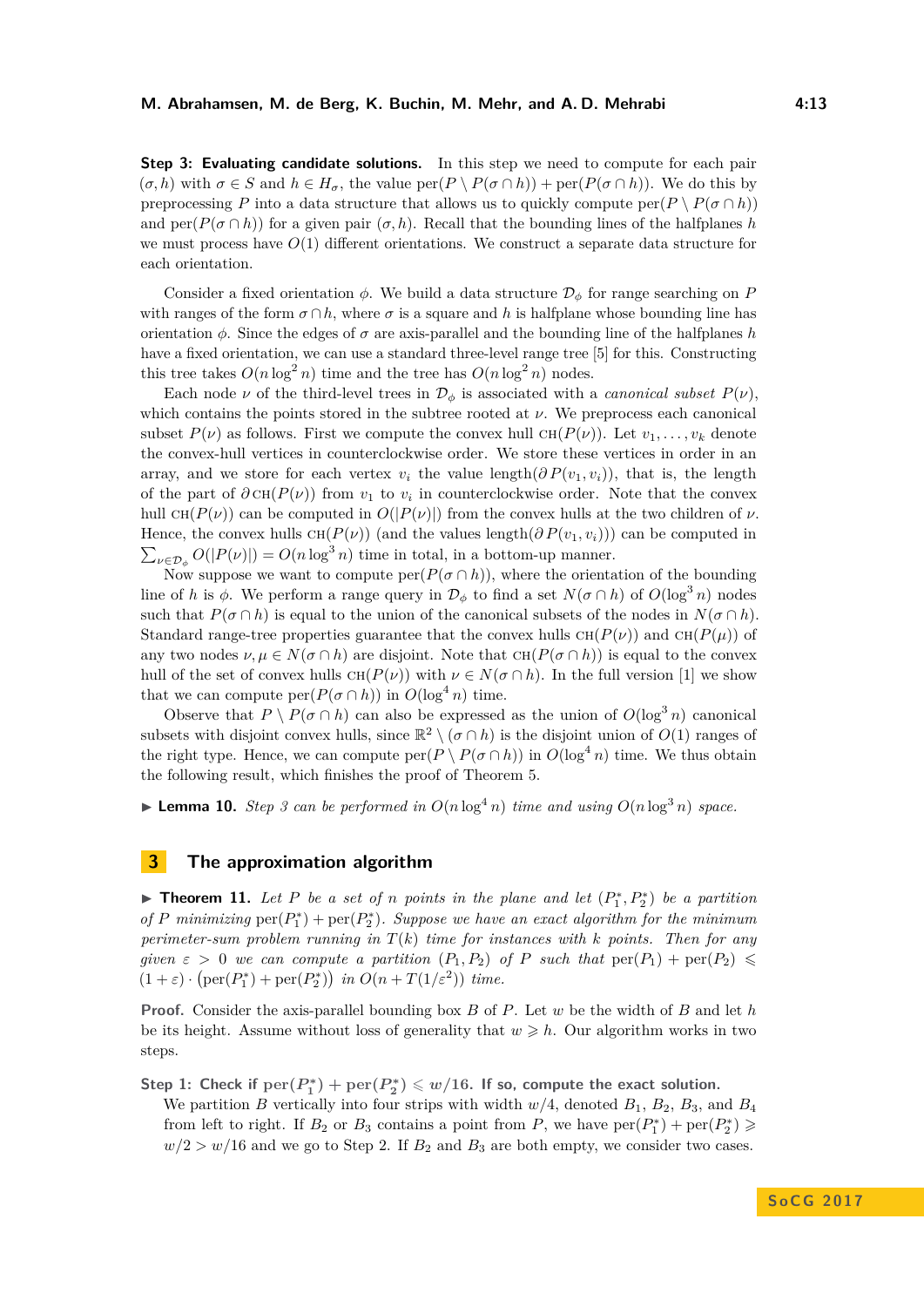*Case* (i):  $h \leq w/8$ . In this case we simply return the partition  $(P \cap B_1, P \cap B_4)$ . To see that this is optimal, we first note that any subset  $P' \subset P$  that contains a point from  $B_1$  as well as a point from  $B_4$  has  $per(P') \geq 2 \cdot (3w/4) = 3w/2$ . On the other hand,  $per(P \cap B_1) + per(P \cap B_4) \leq 2 \cdot (w/2 + 2h) \leq 3w/2.$ 

*Case* (ii):  $h > w/8$ . We partition *B* horizontally into four rows with height  $h/4$ , numbered  $R_1$ ,  $R_2$ ,  $R_3$ , and  $R_4$  from bottom to top. If  $R_2$  or  $R_3$  contains a point from *P*, we have  $\text{per}(P_1^*) + \text{per}(P_2^*) \geqslant h/2 > w/16$ , and we go the Step 2. If  $R_2$  and  $R_3$  are both empty, we overlay the vertical and the horizontal partitioning of  $B$  to get a  $4 \times 4$ grid of cells  $C_{ij} := B_i \cap R_j$  for  $i, j \in \{1, ..., 4\}$ . We know that only the corner cells  $C_{11}, C_{14}, C_{41}, C_{44}$  contain points from *P*. If three or four corner cells are non-empty,  $per(P_1^*) + per(P_2^*) \geqslant 6h/4 > w/16$ . Hence, we may without loss of generality assume that any point of *P* is in  $C_{11}$  or  $C_{44}$ . We now return the partition  $(P \cap C_{11}, P \cap C_{44})$ , which is easily seen to be optimal.

**Step 2: Handle the case where**  $\text{per}(P_1^*) + \text{per}(P_2^*) > w/16$ .

The idea is to compute a subset  $\hat{P} \subset P$  of size  $O(1/\varepsilon^2)$  such that an exact solution to the minimum perimeter-sum problem on  $\widehat{P}$  can be used to obtain a  $(1 + \varepsilon)$ -approximation for the problem on *P*.

We subdivide *B* into  $O(1/\varepsilon^2)$  rectangular cells of width and height at most  $c :=$  $\epsilon w/(64\pi\sqrt{2})$ . For each cell *C* where  $P \cap C$  is non-empty we pick an arbitrary point in *P* ∩ *C*, and we let  $\hat{P}$  be the set of selected points. For a point  $p \in \hat{P}$ , let  $C(p)$  be the cell containing *p*. Intuitively, each point  $p \in \hat{P}$  represents all the points  $P \cap C(p)$ . Let  $(\widehat{P}_1, \widehat{P}_2)$  be a partition of  $\widehat{P}$  that minimizes per $(\widehat{P}_1)$  + per $(\widehat{P}_2)$ . We assume we have an algorithm that can compute such an optimal partition in  $T(|\hat{P}|)$  time. For  $i = 1, 2$ , define

$$
P_i := \bigcup_{p \in \widehat{P}_i} P \cap C(p).
$$

Our approximation algorithm returns the partition  $(P_1, P_2)$ . (Note that the convex hulls of  $P_1$  and  $P_2$  are not necessarily disjoint.) It remains to prove the approximation ratio. First, note that  $\text{per}(\widehat{P}_1) + \text{per}(\widehat{P}_2) \leq \text{per}(P_1^*) + \text{per}(P_2^*)$  since  $\widehat{P} \subseteq P$ . For  $i = 1, 2$ , let  $\widehat{P}_i$ consist of all points in the plane (not only points in *P*) within a distance of at most  $\sqrt{2}c$ from CH( $\hat{P}_i$ ). In other words,  $\tilde{P}_i$  is the Minkowksi sum of CH( $\hat{P}_i$ ) with a disk *D* of radius *c*√2 centered at the origin. Note that if *p* ∈ *P<sub>i</sub>*, then *q* ∈ *P<sub>i</sub>* for any *q* ∈ *P* ∩ *C*(*p*), since  $c\sqrt{2}$  centered at the origin. Note that if  $p \in F_i$ , then  $q \in F_i$  for any  $q \in F \cap C(p)$ , since any two points in  $C(p)$  are at most  $\sqrt{2}c$  apart from each other. Therefore  $P_i \subset \widetilde{P}_i$  and any two points in  $C(p)$  are at most  $\sqrt{2c}$  apart from each other. Therefore  $F_i \subset F_i$  and<br>hence  $\text{per}(P_i) \leq \text{per}(\widetilde{P}_i)$ . Note also that  $\text{per}(\widetilde{P}_i) = \text{per}(\widehat{P}_i) + 2c\pi\sqrt{2}$ . These observations yield

$$
\begin{array}{rcl}\n\text{per}(P_1) + \text{per}(P_2) & \leqslant & \text{per}(\widetilde{P}_1) + \text{per}(\widetilde{P}_2) \\
& = & \text{per}(\widehat{P}_1) + \text{per}(\widehat{P}_2) + 4c\pi\sqrt{2} \leqslant \text{per}(P_1^*) + \text{per}(P_2^*) + 4c\pi\sqrt{2} \\
& = & \text{per}(P_1^*) + \text{per}(P_2^*) + 4\pi\sqrt{2} \cdot \left(\varepsilon w/(64\pi\sqrt{2})\right) \\
& \leqslant & \text{per}(P_1^*) + \text{per}(P_2^*) + \varepsilon w/16 \leqslant (1 + \varepsilon) \cdot (\text{per}(P_1^*) + \text{per}(P_2^*)).\n\end{array}
$$

As all the steps can be done in linear time, the time complexity of the algorithm is  $O(n+T(n<sub>\epsilon</sub>)))$ for some  $n_{\varepsilon} = O(1/\varepsilon^2)$ .  $\blacksquare$ ).

**Acknowledgements.** This research was initiated when the first author visited the Department of Computer Science at TU Eindhoven during the winter 2015–2016. He wishes to express his gratitude to the other authors and the department for their hospitality.